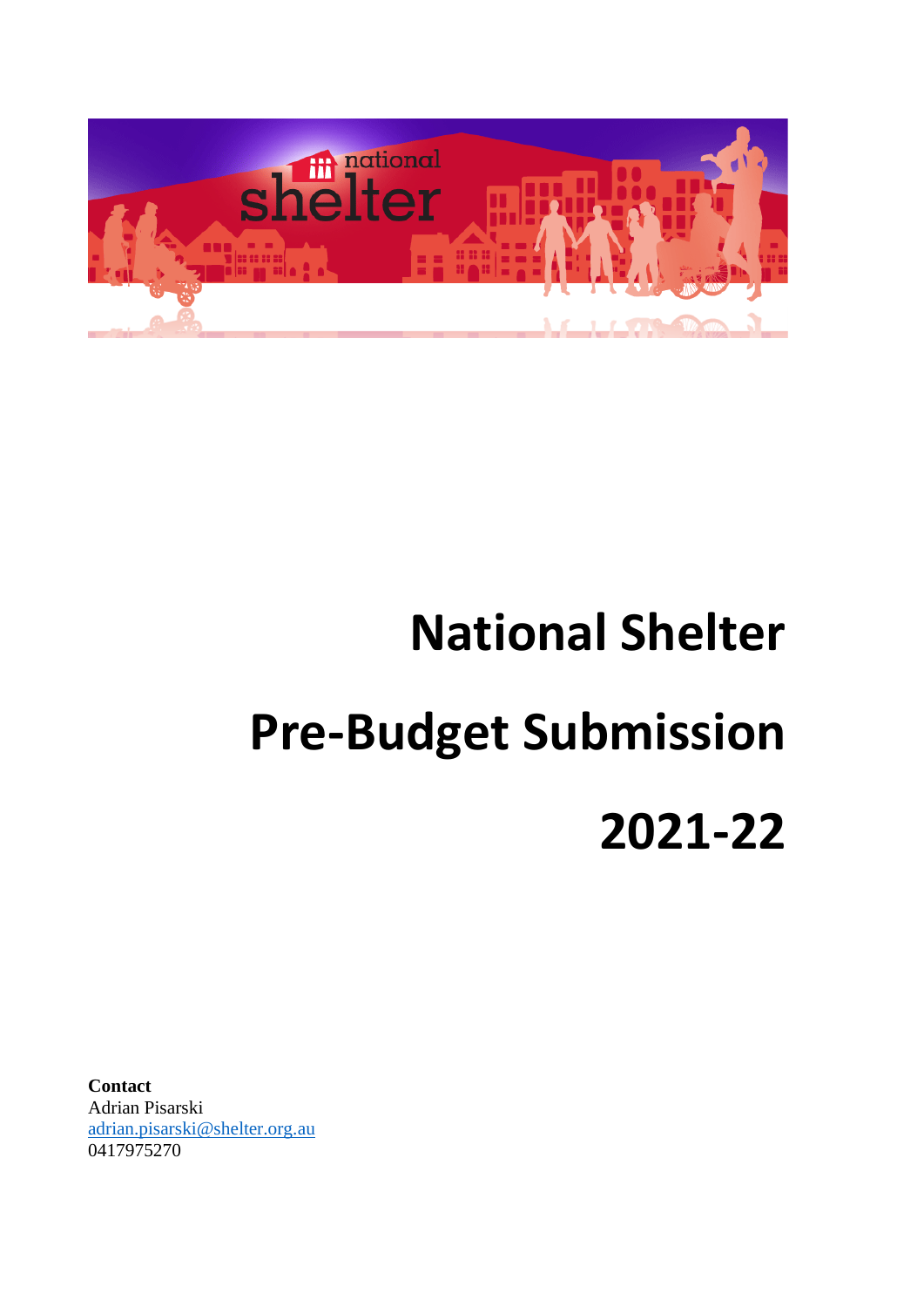<span id="page-1-0"></span>*[Summary](#page-1-0) 3 [Introduction](#page-4-0) 5 [About National Shelter](#page-6-0) 7 [Why the budget needs to address housing affordability](#page-6-1) 7 [Housing as Infrastructure](#page-7-0) 8 [The National Housing and Homelessness Agreement \(NHHA\)](#page-8-0) 9 [Social housing as a proportion of total housing:](#page-9-0) 10 [Transparency and Accountability](#page-9-1) 10 Outcomes and [measurement:](#page-10-0) 11 [Tax and Housing](#page-10-1) 11 [Vacancy Taxes](#page-11-0) 12 [Foreign Resident Capital Gains tax](#page-11-1) 12 [Commonwealth Rent Assistance12](#page-11-2) National Rental Affordability Incentive 10 [Specialist Homelessness Funding](#page-12-0) 13 [Aboriginal and Torres Strait Islander Housing](#page-14-0) 15 [Recommendations:17](#page-16-0) [References](#page-17-0) 18*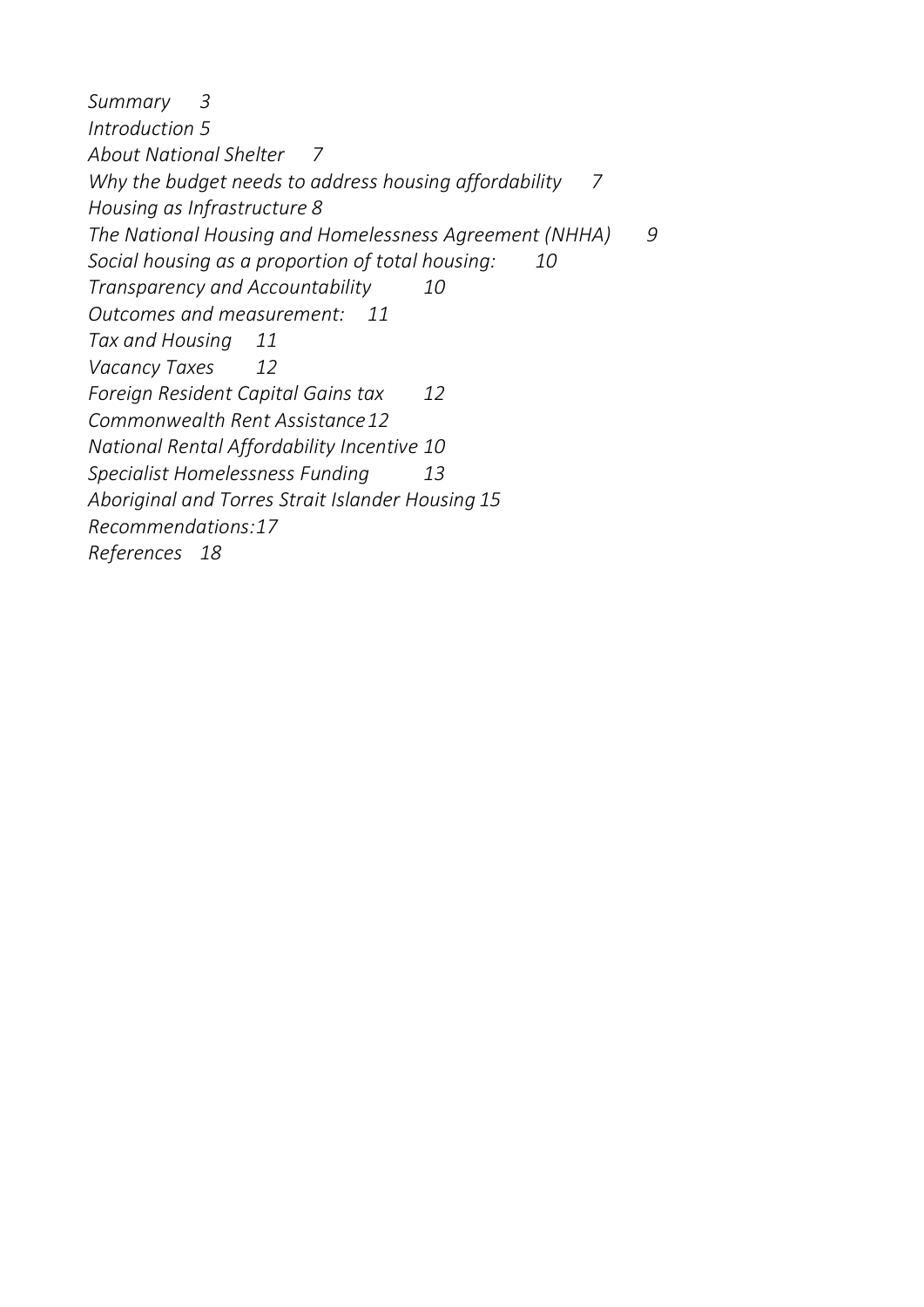## Summary

National Shelter welcomes the opportunity to make this submission. This submission builds on the recent work of National Shelter, other peak bodies and our member organisations and draws on the extensive work of the Australian Housing and Urban Research Institute (AHURI) and other researchers to propose a set of measures which will begin transforming our national housing system to produce sufficient affordable, well located, fit for purpose housing, to meet our nation's dramatic shortfall of social and affordable housing and insufficient responses to homelessness.

National Shelter welcomes the consolidation of housing responsibilities in the single portfolio allocated to Assistant Treasurer and Housing Minister The Hon. Michael Sukkar.

We recognised and welcomed the measures in the 2020/21 Budgets, specifically the establishment of Jobseeker, Jobkeeper and Homebuilder, and in the 2019/20 Budget, specifically the creation of a National First Home Deposit Scheme within the National Housing Finance Investment Corporation (NHFIC) which complements the measures in the 2017/18 Budget including the following:

- The change from a National Affordable Housing Agreement to a National Housing and Homelessness Agreement (NHHA);
- Development of a Bond Aggregator;
- Creation of an Affordable Housing Infrastructure Fund;
- Development of City Deals including affordable housing;
- Extension of funding to the National Partnership Agreement on Homelessness;
- Extension of Capital Gains Tax concessions to Managed Investment Trusts for Affordable Housing; and
- Stronger rules for foreign investment in housing.

The 2021/22 Budget is a chance to build on the 2017/18, 2019/20 and 2020/21 initiatives and help rebuild our social and affordable housing systems.

We also appreciate the Federal Government's role in response to COVID 19, especially in the establishment of the Jobseeker supplement and Jobkeeper program, these were welcome initiatives which we strongly support. We are extremely concerned about the impact of further reductions in the Jobseeker supplement and support returning this minimum level of income support to its full rate and advise against any further reduction to avoid a projected 24% increase in housing stress and a 9% increase in homelessness<sup>1</sup>.

We are less convinced about the efficacy of Homebuilder as a program which we believe will have an inflationary impact on home prices (already perceived in some markets). While making home ownership more accessible to first homeowners the program risks drawing in owners to a market which still faces significant danger of price falls as economic impacts through 2021 and beyond work through our economy.

With interest rates at record lows, we believe it would be more effective to use the situation to establish capital programs to build new social housing. This measure avoids the inflationary impacts of programs like Homebuilder by establishing a supply of housing which does not compete with existing buyers and would help to alleviate price pressures in the market by removing demand, especially for lower priced rental housing.

National Shelter urges the Government and all parties to commit to a national plan and strategy to address social and affordable housing in Australia and enable governments, the private and community sectors to work together to solve the current housing affordability crisis. The shortage of housing for low and moderate-income households acts as a brake on productivity and inhibits the economic and social participation of households without access to appropriate, well located, affordable, secure and accessible housing.

<sup>1</sup> https://everybodyshome.com.au/wp-content/uploads/2020/12/201215-Double-Return-Homelessness-Report-UpdatedProofed2.pdf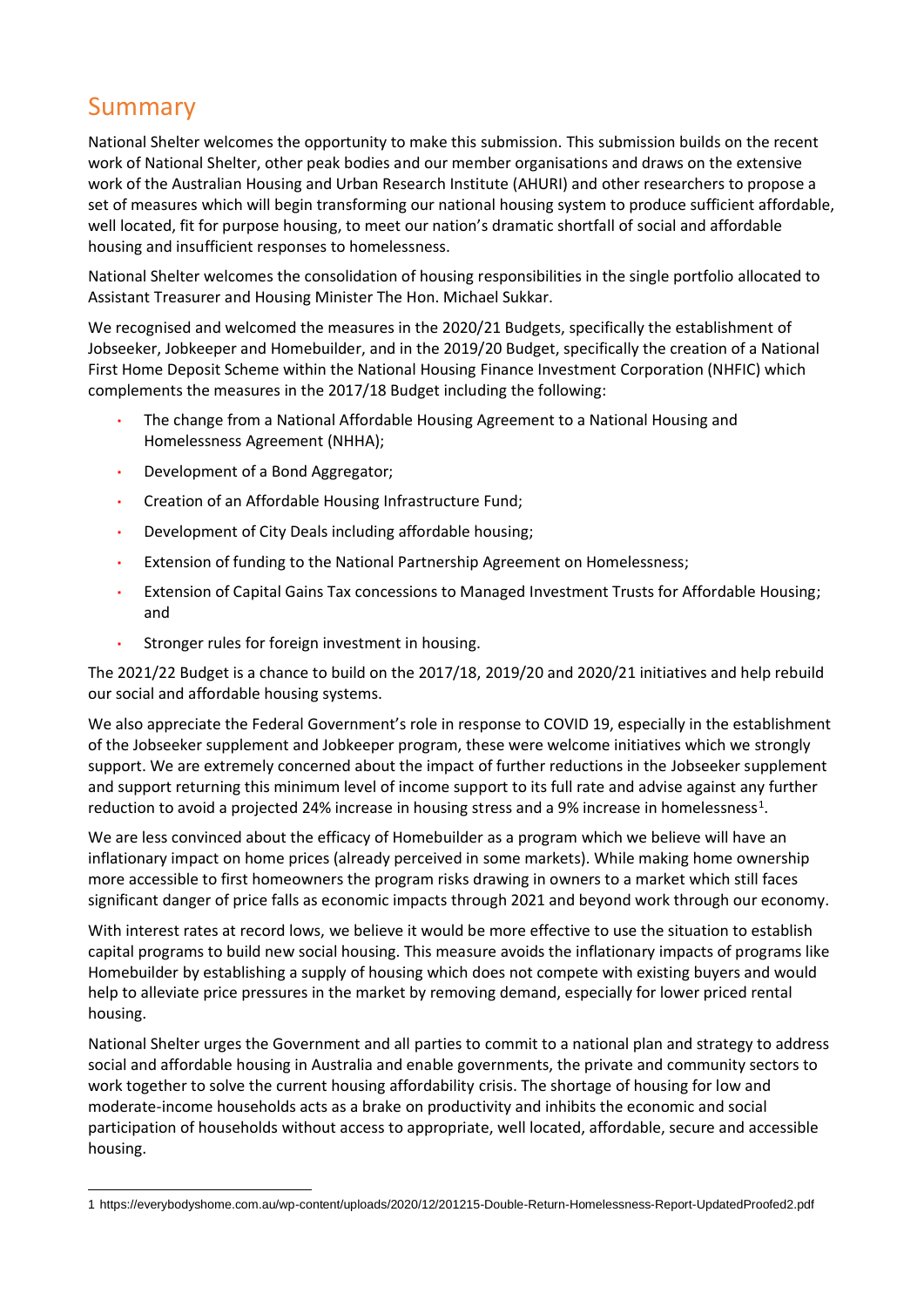Recent AHURI research estimates that over the next twenty years 727,300 additional social dwellings will be required<sup>2</sup> using an "infrastructure investment pathway" approach to construct and operate assets and services to deliver social and economic benefits to society.

The private rental market continues to fail low-income households (Q1 & Q2) based on research from AHURI in December 2019<sup>3</sup>.

The Federal Government should establish a growth fund (in addition to the NHHA funding) which it uses to leverage additional new outcomes from States and Territories to begin building up Australia's levels of social and affordable housing and to provide the subsidy gap required by private scale institutional investors to invest in affordable and social housing through Community Housing providers (CHPs).

We have long held that a growth fund would be part of a split funding arrangement and be paid to States and Territories on a per capita basis and allow the NHHA Special Purpose Payment to transform into an operational fund paid on a per dwelling basis for social housing and also reflect the differences in homelessness levels experienced in different jurisdictions, funding their operations based on levels of relative homelessness. Recent stock transfers by State governments<sup>4</sup> to the CHPs have accelerated the role of community housing within social housing while not lifting the overall supply of social housing. Transferred dwellings now attract a Commonwealth Rent Assistance (CRA) payment to the tenant which is then captured by the provider within their rent setting creating a de facto operational subsidy for CHPs. This arrangement creates an additional cost to the Commonwealth which is unmatched by States. Transfers also occur for tenancy management without any arrangement which could enable assets to be redeveloped and create additional supply.

One way of complementing the creation and development of net new additional supply would be through the creation of an Affordable Housing Infrastructure Booster (AHIB). AHIB is explicitly based on a recognition that the Federal Government is a leading partner in the development of social and affordable housing. AHIB is not intended as a substitute for State or Local Government policy, but a compliment – a booster – to enhance and unlock the provision of affordable rental housing. Existing Commonwealth initiatives, such as NHFIC's Affordable Housing Bond Aggregator, National Housing Infrastructure Fund or Commonwealth Rent Assistance, and State level policies, e.g. Social and Affordable Housing Fund (SAHF) and Social Housing Growth Fund (SHGF) in NSW, should work in conjunction with AHIB. Similarly, AHIB should complement and enable planning policies and reforms, such as inclusionary zoning and density bonuses.

To pay for these and other measures the Federal Government should reform the tax treatment of housing to find the additional revenue required to offset these budget expenses.

To assist the Federal Government to facilitate the expansion of the roles of CHPs and to further develop policy and program options and allied policies and programs, tenant engagement, linkage between housing and allied services, tenancy law reform, broad consultation with community services and to provide a conduit between government and the community sector the Federal Government should return funding to peak bodies in the housing and homelessness sectors.

We recommend that the Federal Government:

<sup>2</sup> Lawson, J., Pawson, H., Troy, L., van den Nouwelant, R. and Hamilton, C. (2018) Social housing as infrastructure: an investment pathway, AHURI Final Report 306, Australian Housing and Urban Research Institute Limited, Melbourne, http://www.ahuri.edu.au/research/final-reports/306, doi:10.18408/ahuri-5314301.

<sup>3</sup> Hulse, K., Reynolds, M., Nygaard, C., Parkinson, S. and Yates, J. (2019) The supply of affordable private rental housing in Australian cities: short-term and longer-term changes, AHURI Final Report No. 323, Australian Housing and Urban Research Institute Limited, Melbourne, https://www.ahuri.edu.au/research/final-reports/323, doi:10.18408/ahuri-5120101.

<sup>4</sup> Productivity Commission ROGS 2019 part g chapter 18A.3 attachment tables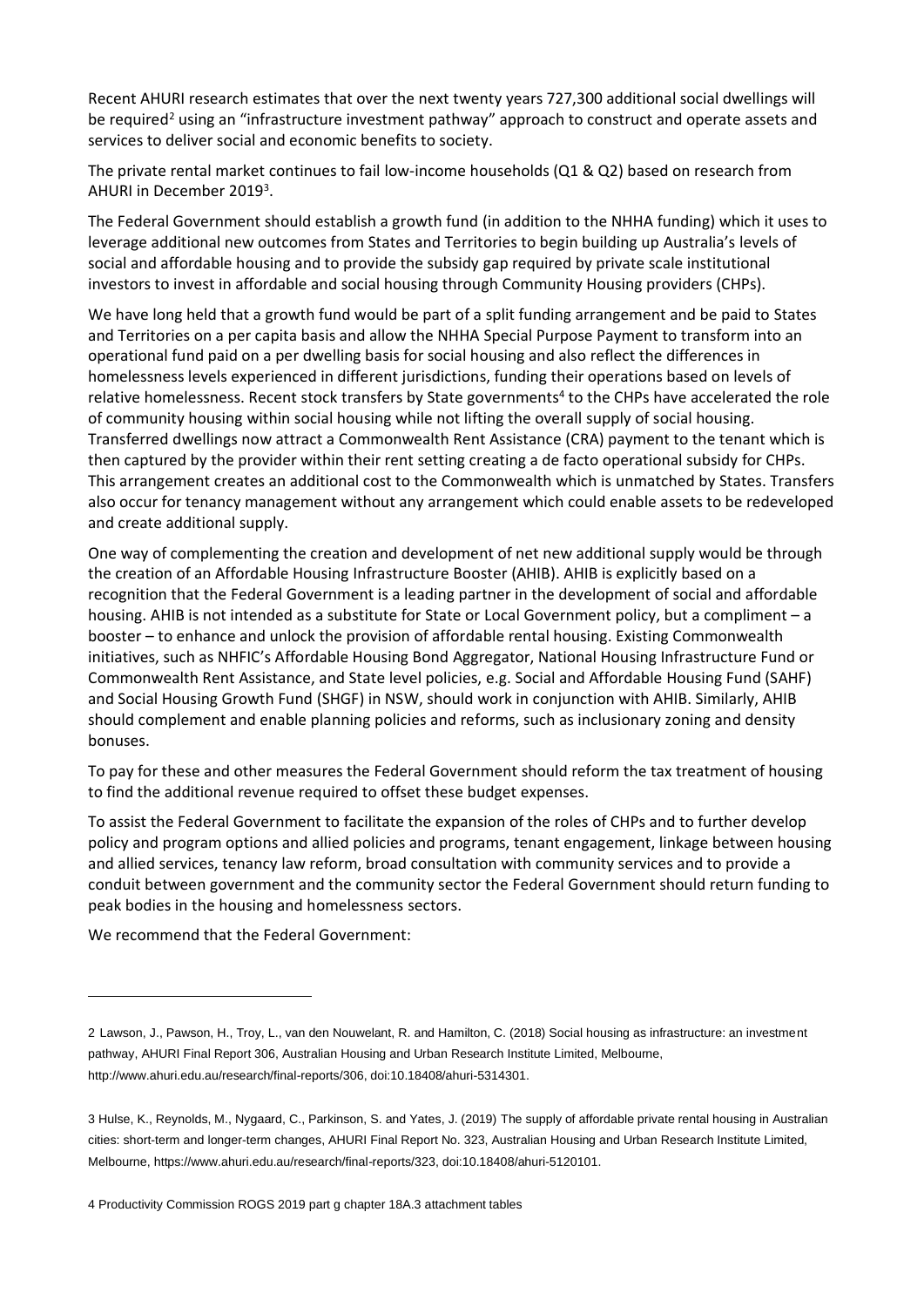- <span id="page-4-0"></span>1. Invest in the Social Housing Acceleration and Renovation Program SHARP Cost \$7.2b over 4 years \$1.4b in 2021/225
- 2. Establish a long-term Affordable Housing Growth Fund: An Affordable Housing Growth Fund should be established with a commitment of \$1 billion in the first year, growing to \$15 billion over 15 years. This funding should be explicitly for expanding the stock of affordable housing and, over time, could be directed towards direct capital funding and investment in incentives for institutional investors to deliver net new additional supply at scale. Program guidelines should enable housing providers to draw on a range of affordable housing programs to deliver maximum affordability and provide mixed tenure developments. Given the design of a financing mechanism will take some time, funding in the first year should be delivered through a revived Social Housing Initiative National Partnership Payment to the states and territories for capital funding of social housing. Cost: \$1000 million in 2021-22
- 3. Establish a two-tiered payment system within NHHA with an operational cost paid per dwelling or relative to homelessness levels and a growth fund paid on a per capita basis. Cost: Nil
- 4. Establish an Affordable Housing Infrastructure Booster: A National Rental Affordability Incentive program should be reinstated after redevelopment to provide an incentive to leverage private and institutional finance into the delivery of affordable housing. The new incentive would be designed to encourage scale investment in scale affordable housing as an incentive to complement other funding sources to deliver mixed tenure developments using the community housing sector and private developers in concert. Cost of establishment \$20m in 2021-2022. Across the forward estimates \$60m 2022-23, \$100m 2023-24, \$200m 2024-25
- 5. National Shelter recommends the Federal Government undertake an inquiry to examine the best way to reform CRA considering all these issues but in the meantime:
- 6. National Shelter recommends that the Australian Government increase the maximum rate of Commonwealth Rent Assistance by 50%, that this amount be indexed to the rental component of CPI from 2021 onwards, and that eligibility be extended to all people who meet income test requirements, irrespective of their source of income. (Cost \$1.85b in 2021-22)
- 7. That the Commonwealth fund a national capacity development and engagement process to allow Aboriginal and Torres Strait Islander Peoples and organisations to fully consider and develop the concept of a National Indigenous Housing Pool (Cost in 2021-22 \$3m)
- 8. That the Commonwealth provide funding for NATSIHA (in cooperation with other peaks) to engage with Indigenous Community Housing Organisations to encourage and explore their inclusion and development as registered Housing Organisations within the ambit of the National Regulatory System for Community Housing (Cost in 2021-22 \$2m) In addition:
- 9. National Shelter supports the re-establishment of a National First People's Housing Program building on the success of NPARIH and the National Remote Housing Agreement that followed for both remote and urban/regional areas to expand the level of housing for First Peoples to be matched by participating state and territory governments. (Cost in 2021 \$1b and \$4b over the period of forward estimates)
- 10. That the Commonwealth provide additional funding to the NT (above the current NHHA funding and not as a reallocation from other jurisdictions) for specialist homelessness services of \$100m per annum for the next 10 years indexed at CPI. Cost \$100m in 2021-22
- 11. Deductions for expenses for investments in assets such as property and shares should be limited and the existing tax concessions for residential property investment replaced by a new rental housing investment incentive.
- 12. Income tax deductions for expenses (such as interest payments on debt) relating to passive investments in such assets yielding capital gains (such as housing, shares and collectables) should

<sup>5</sup> https://www.communityhousing.com.au/wp-content/uploads/2020/06/20200197-SHARP-Final-ReportSGS.pdf?x90215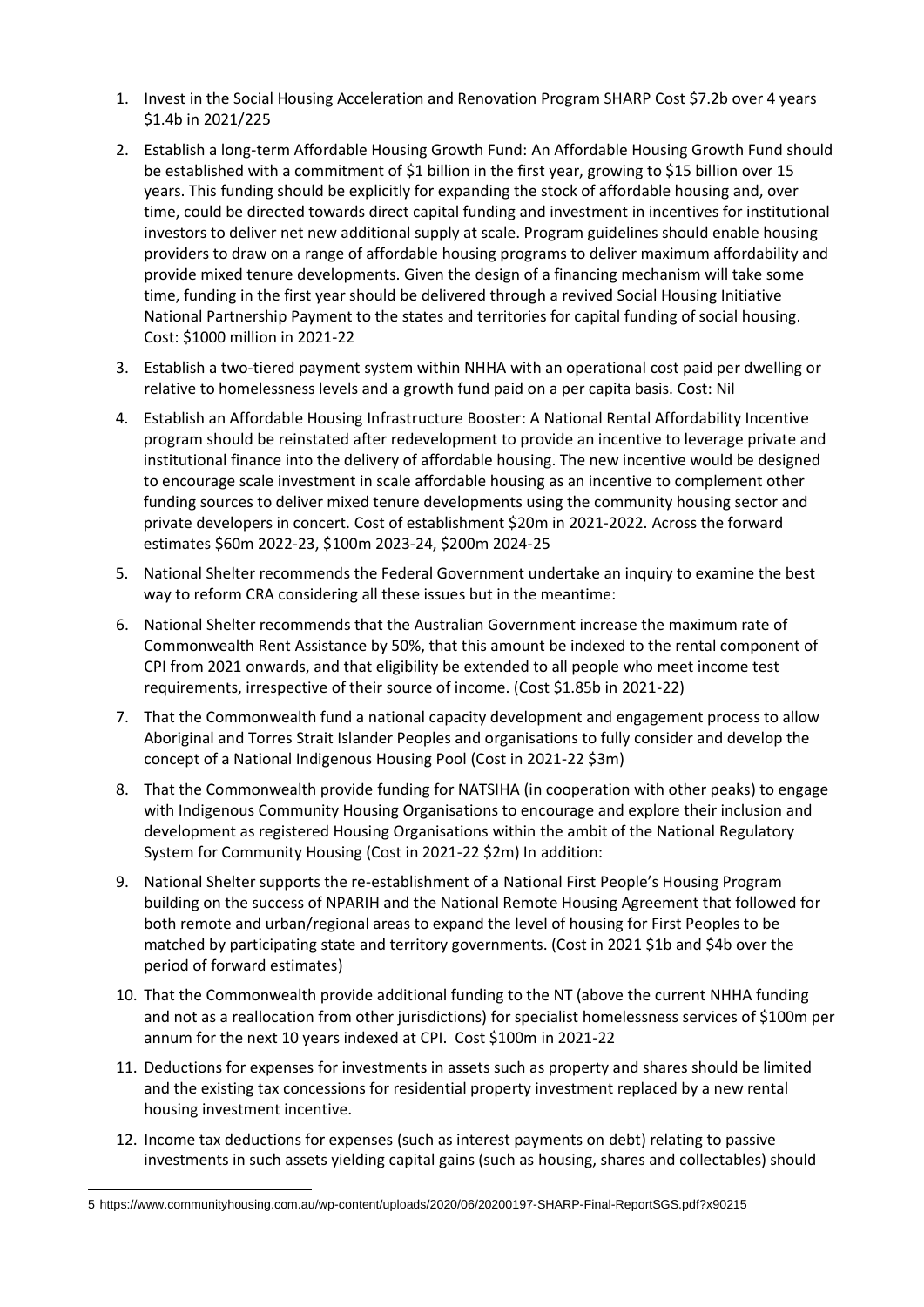be limited to income received from those assets, including capital gains realised on subsequent sale. This should apply to all new investments of this type entered into after 1 January 2017.

13. Part of the revenue saved from this measure should be used to introduce a two-tier rental housing investment incentive paid as an annual tax offset for a fixed period (such as 15 years) in respect of new dwellings or improvements for residential rental purposes, below a fixed construction cost. A higher rate would apply to dwellings defined as 'affordable rental housing', as part of a wider package of incentives to support investment in affordable housing.

Additionally, we recommend the Federal Government prioritise the following initiatives to complement these budget adjustments:

- $\mathbf{r}$ Utilise Federal Government funding (NHHA) and a growth fund and/or other incentives to improve transparency and accountability between the Federal and State/Territory Governments to encourage reforms to their planning systems, changing from stamp duty to land tax and to make more well-located land available for affordable housing;
- The Federal Government should negotiate with States and Territories to identify a specified proportion of NHHA funding/growth funding or both be dedicated to ICHOs to enable a growth strategy to be developed for Indigenous Community Housing;

National Shelter recommends that all funding for homelessness service provision be separately identifiable within the NHHA and States and Territories publicly report their contribution to funding Specialist Homelessness Service provision;

- Continue to reform the provision of affordable housing including social housing via transfers of public housing to the CHP sector with commitments to title transfer at negotiated levels, with at least one third transferred by 2025;
- $\mathbf{E}^{(1)}$ Negotiate to re-establish funding for housing and homelessness peak bodies to provide advice to governments on housing and homelessness policies and programs, to support evidence-based policies and funding measures by Federal Government and to advocate publicly for improved housing and homelessness responses.

## Introduction

National Shelter welcomed the measures in the 2017/18 Federal Budget towards a comprehensive national affordable housing plan, specifically the creation of a National Housing Finance Investment Corporation including:

While NHFIC has led to lower the cost of financing and provide additional land and infrastructure to help develop more affordable housing they would be complemented by capital growth funding which we believe is a major missing element of any comprehensive national housing plan.

The Federal Government has begun a process to reform the incentives in place in Australia to attract institutional investment into social and affordable housing. This plan includes incentives for private investment and from other levels of government, especially the States and Territories. The NAHA and its predecessor the Commonwealth State Housing Agreement (CSHA) have suffered from poor accountability, transparency and insufficient resources to undertake the task of providing sufficient affordable and social housing supply.

We make this submission to suggest reforms of the tax treatment of housing and other measures to assist with the additional costs identified in measures in this submission to address the large shortfall of social and affordable rental housing in Australia.

Our submission is based upon National Shelter's role as Australia's peak housing advocacy organisation, our Policy development [Housing and Infrastructure](https://www.shelter.org.au/sites/natshelter/files/public/documents/National%20Shelter%20Policy%20Platform%20amended%20and%20approved%20220318.pdf)[,](https://www.shelter.org.au/sites/natshelter/files/public/documents/2018%20Policy%20Platform%20ATSI%20as%20approved%20220318.pdf) [Housing for Aboriginal and Torres Strait](https://www.shelter.org.au/sites/natshelter/files/public/documents/2018%20Policy%20Platform%20ATSI%20as%20approved%20220318_0.pdf)  [Islanders](https://www.shelter.org.au/sites/natshelter/files/public/documents/2018%20Policy%20Platform%20ATSI%20as%20approved%20220318_0.pdf) and [Ending Homelessness.](https://www.shelter.org.au/sites/natshelter/files/public/documents/2018%20Policy%20Platform%20Homelessness%20as%20amended%20and%20approved%20220318.pdf) developed over recent years in consultation with our members across the country, using the most recent evidence from AHURI and other researchers.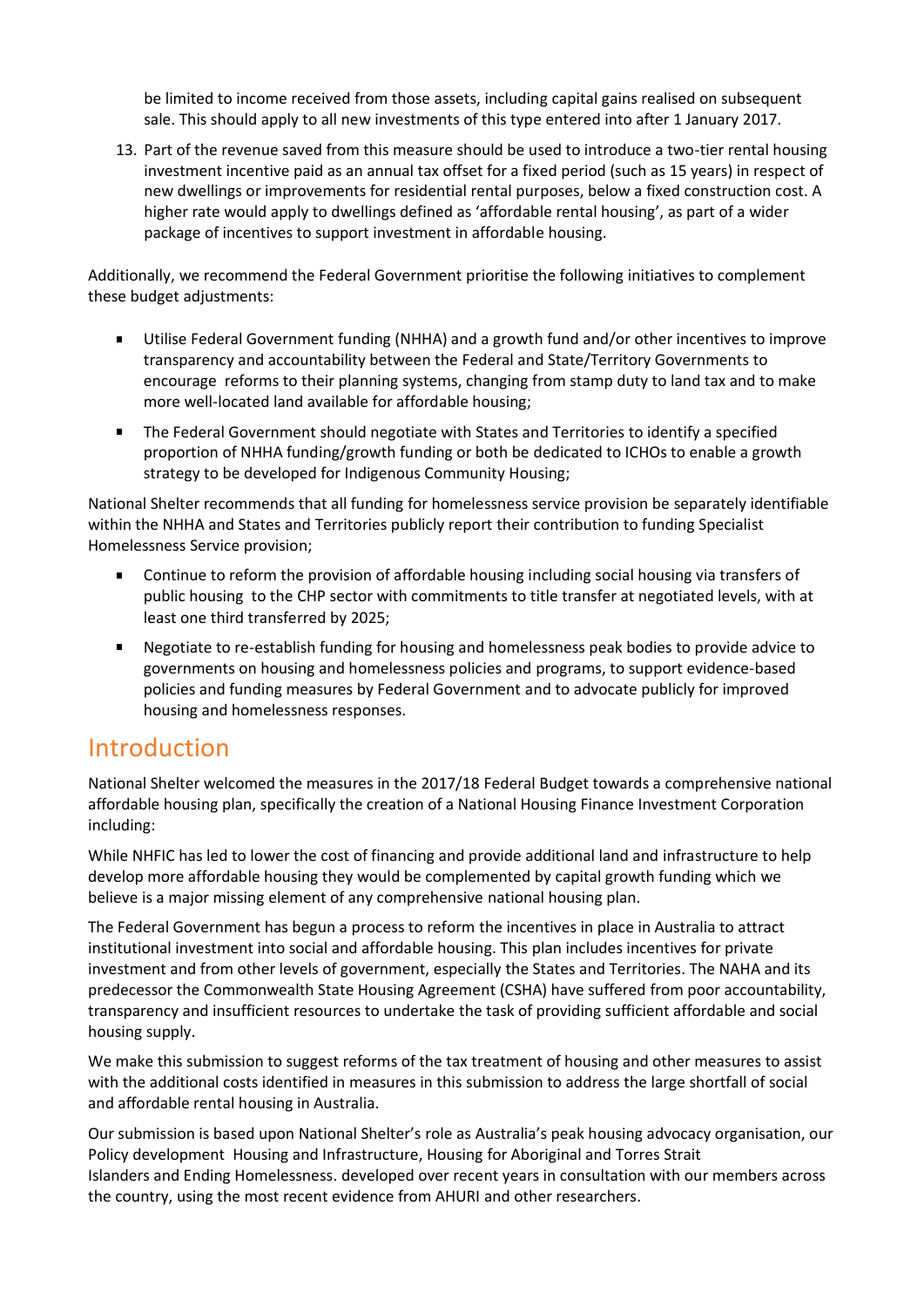Additionally, National Shelter works with Homelessness Australia, the National Association for Tenants' Organisations, and the Community Housing Industry Association (CHIA) in the development of our policy and program recommendations. We also work with allied peaks like Australian Council of Social Service (ACOSS) and others to inform and prosecute policy ideas.

# <span id="page-6-0"></span>About National Shelter

National Shelter is the peak non-government organisation representing the interests of low-income housing consumers and has been in operation since 1976. It comprises representatives of Shelter bodies in all States and Territories, and also includes national bodies Homelessness Australia, the Community Housing Industry Association, Brotherhood of St. Laurence, National Council of the St Vincent de Paul Society, and the National Association of Tenant Organisations.

**National Shelter Vision**: Australia needs a National Housing Strategy to ensure that all citizens, especially people living on low incomes, can access the housing they need and want, that is affordable, appropriate, safe and secure. The Minister for Housing could take responsibility for the implementation of the Strategy, coordinating and facilitating the policies, legislation and resources necessary to lead and engage State and Territory governments and the range of inputs required for its development.

# <span id="page-6-1"></span>Why the budget must address housing affordability

Australia's housing crisis has reached staggering proportions with new reports showing the number of households in housing need has reached 1.3m predicted to rise to 1.7 million by 2025.<sup>6</sup> At 30 June 2020, nationally there was a total of 399,377 households and 418,937 social housing dwellings<sup>7</sup> but an estimated 433,000 in need of social housing<sup>8</sup>.

In the Committee for the Economic Development of Australia (CEDA) report, Housing Australia<sup>9</sup>, Yates describes Australia's changing housing and demographic profile showing how an increase in renters is reflecting our diminishing level of home ownership during a decline in our social and affordable housing levels saying that, "A failure to address housing affordability problems can jeopardise achievement of other government goals such as those relating to economic growth and employment" and calls for the Federal Government to:

- Set an initial minimum headline target of an Australia wide annual net increase of 20,000 dwellings affordable to low-income households with access to jobs, transport and appropriate services and ensure enforceable arrangements are in place to meet this target.
- Coordinate funding requirements and provide financial incentives for State and Territory Governments to meet the annual targets for affordable housing provision in a cost-effective manner and to meet any remaining financing shortfall through direct subsidies in the form of tax incentives to housing producers or income support to tenants (see Affordable Housing Infrastructure Booster).

Additionally, over one-third of low-income CRA recipients still carry a net housing cost burden of more than 30 per cent of household income after CRA is deducted from rents. Whilst CRA reduces housing stress it is still inadequate to keep most recipients out of housing stress and poverty. Among those worst affected are the unemployed who have received no boost to their income support for two decades until the recent supplementary payments included in Jobseeker. ACOSS, The Brotherhood of St Laurence and other

<sup>6</sup> Rowley, S., Leishman, C., Baker, E., Bentley, R. and Lester, L. (2017) Modelling housing need in Australia to 2025, AHURI Final Report 287, Australian Housing and Urban Research Institute, Melbourne, http://www.ahuri.edu.au/research/final-reports/287, doi: 10.18408/ahuri-8106901.

<sup>7</sup> https://www.pc.gov.au/research/ongoing/report-on-government-services/2021/housing-and-homelessness/housing

<sup>8</sup> [Lawson, J., Pawson, H., Troy, L., van den Nouwelant, R. and Hamilton, C. \(2018\)](https://www.ahuri.edu.au/research/final-reports/306) Social housing as infrastructure: an investment [pathway, AHURI Final Report No. 306](https://www.ahuri.edu.au/research/final-reports/306)

<sup>9</sup> Yates, J, in CEDA, Housing Australia 2017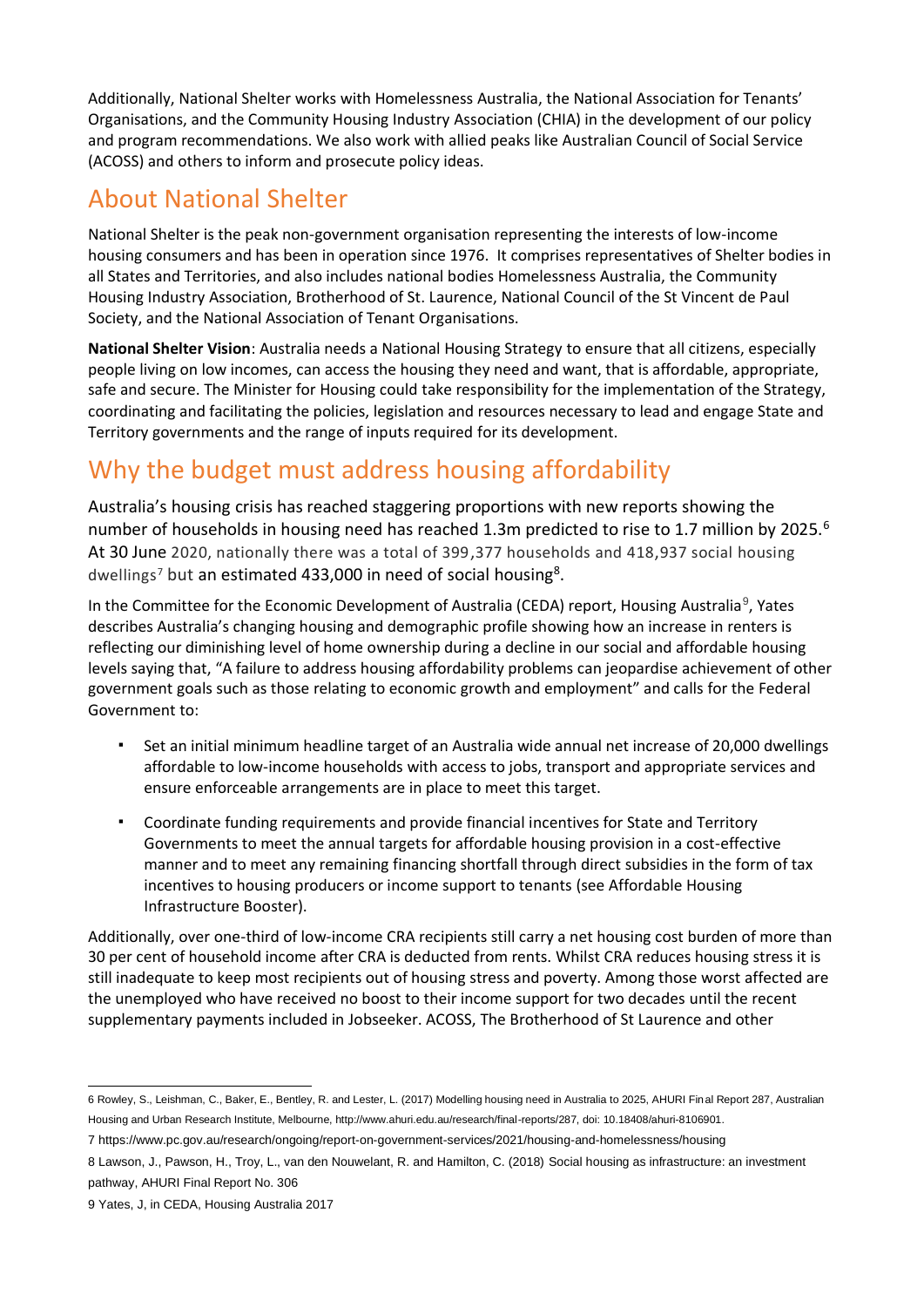organisations have reported that the jobseeker payment (which included the full supplement) meant that for the lowest income households living was elevated to an acceptable level.

Research released by AHURI in December 2019<sup>10</sup> found the private rental market continues to fail to deliver sufficient supply of affordable rental housing to low-income households (Q1 & Q2) demonstrating a shortfall of 305,000 dwellings available and affordable by the bottom 40% of households in the bottom 40% of income distribution.

The 2020 Rental Affordability Index showed there were no affordable rentals in Australia for people in receipt of Jobseeker, even after the supplement effectively doubled the income levels relative to rents, and that Hobart and Adelaide are our least affordable markets for renting. Even households on average household incomes struggle to afford rental housing and the unaffordability of renting is spreading to much of regional Australia.<sup>11</sup>

Other AHURI research estimates that over the next 20 years 727,300 additional social housing dwellings will be required<sup>12</sup> using an "infrastructure investment pathway" approach to construct and operate assets and services to deliver social and economic benefits to society.

Homelessness continues to grow in Australia, increasingly due to a lack of affordable housing, and is now estimated at over 116,000 people on any given night<sup>13</sup>. Client numbers of Specialist Homelessness Services have climbed to and all time, unacceptable high of 290,500 $\frac{14}{3}$  $\frac{14}{3}$  $\frac{14}{3}$ 

## <span id="page-7-0"></span>Housing as Infrastructure

National Shelter believes a vital shift in thinking about housing needs to be made. Economists<sup>15</sup> and planners have overlooked the role of housing as infrastructure and the social housing and affordable housing as essential infrastructure supporting economic, social and cultural participation.

We are pleased to see the inclusion of social housing as an infrastructure component of the next Infrastructure Australia audit process as an element of social infrastructure, its recognition is long overdue.

Affordable housing is essential to productivity and we welcome the now Cabinet level Minister with oversight to develop a National Housing plan and strategy to ensure appropriate adequate housing for a changing population and to ensure lower income households are included in planning, economic opportunity and as part of urban and regional development.

COVID 19 has impacted to lower our immigration levels enabling housing supply to potentially outstrip demand in general markets which should lower the overall price of housing and reduce demand in our rental markets<sup>16</sup>. However, we have seen the return of approximately 450,000 Australians from overseas. These changes establish an even greater imperative to boost the social housing supply by direct investment in construction and acquisitions complementing the nearly \$10b investments announced by State governments since the advent of COVID.<sup>17</sup> <sup>18</sup>

<sup>10</sup> Hulse, K., Reynolds, M., Nygaard, C., Parkinson, S. and Yates, J. (2019) The supply of affordable private rental housing in Australian cities: short-term and longer-term changes, AHURI Final Report 323, Australian Housing and Urban Research Institute Limited, Melbourne, http://www.ahuri.edu.au/research/final-reports/323, doi: 10.18408/ahuri- 5120101.

<sup>11</sup> http://shelter.org.au/site/wp-content/uploads/RAI-2020-FINAL\_compressed.pdf

<sup>12</sup> Lawson, J., Pawson, H., Troy, L., van den Nouwelant, R. and Hamilton, C. (2018) Social housing as infrastructure: an investment pathway, AHURI Final Report 306, Australian Housing and Urban Research Institute Limited, Melbourne,

http://www.ahuri.edu.au/research/final-reports/306, doi:10.18408/ahuri-5314301.

<sup>13</sup> http://www.abs.gov.au/ausstats/abs@.nsf/lookup/2049.0Media%20Release12016

<sup>14</sup> https://www.aihw.gov.au/reports-data/health-welfare-services/homelessness-services/overview

<sup>15</sup> https://cityfutures.be.unsw.edu.au/research/projects/strengthening-economic-cases-housing-productivity-gains-better-housingoutcomes/

<sup>16</sup> https://www.nhfic.gov.au/media-resources/media-releases/nhfic-releases-first-flagship-housing-report/

<sup>17</sup> https://www.ahuri.edu.au/research/covid-19/covid-19/covid-19-stimulates-government-spending-on-housing-and-homelessness

<sup>18</sup> https://www.budget.vic.gov.au/place-call-home-victorias-big-housing-build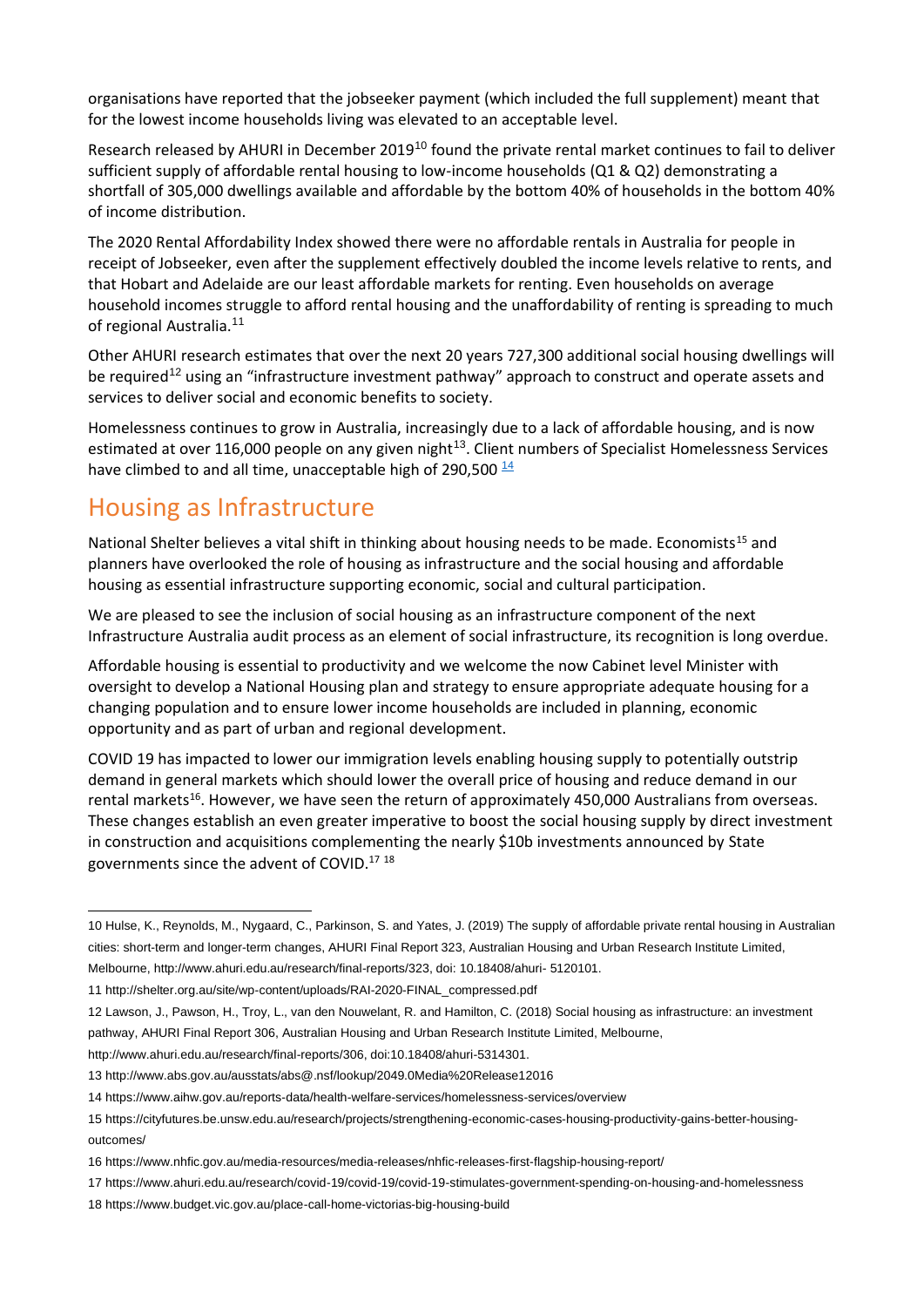Housing agreements between the Federal Government and the States/Territories have been reduced to welfare housing agreements focussed only on the lowest income highest need households. This approach has been counter-productive to good housing and productivity.

A broader approach to housing policy is required to link housing to an infrastructure approach.

# <span id="page-8-0"></span>Social Housing Acceleration and Renovation Program (SHARP)

#### **The SHARP proposal**

The Social Housing Acceleration and Renovation Program (SHARP) aims to build 30,000 social housing units over a four-year period, plus accelerate the maintenance and renovation of existing social housing stock. As well as the benefits of increasing social housing available to low-income households, the construction process will provide much-needed jobs and economic stimulus Australia-wide following the Black Summer bushfires and the COVID-19 shutdown of a range of industries.

#### **Importance of the construction industry**

In the year to December 2019, construction provided \$145.9 billion to gross value added , or 7.8 per cent of total gross value added in Australia. In February 2020, 1.2 million people were employed in the construction industry, represent 9.1 per cent of Australia's 13 million jobs.

#### **Direct and indirect economic impacts**

Given the uncertainty around the economic outlook, a range of scenarios have been developed. On average over the four-year period, the SHARP would support between 15,500 and 18,000 full-time equivalent (FTE) jobs. This comprises both direct construction jobs and other jobs.

The SHARP is estimated to raise output in Australia by \$15.7 billion to \$18.2 billion in total over the four years of construction and increase GDP by between \$5.8 billion to \$6.7 billion.

#### **Potential for construction stimulus to fill economic gaps**

Investment in social housing has the unique potential for a greater, more reliable economic stimulus than other potential investments. This is because:

- Generally, residential construction can still occur safely even if a second wave of infections requires social distancing measures to be put back in place;
- The decline in residential construction activity, beyond June 2021 is estimated to be significant, which means there are many jobs at risk;
- The ability of the housing construction industry to use workers across a range of skill sets provides opportunities for many types of workers;
- Private housing oversupply could potentially be absorbed by the social housing sector. Over the longer term, a greater supply of social housing can be expected to have flow on economic impacts, as:
	- o Modest income workers can live closer to their jobs
	- o Families can have security of tenure
	- o Children a more stable education

Overall improvements to health and wellbeing from good quality, social and affordable housing will increase the productivity of workers and therefore the economy.

## The National Housing and Homelessness Agreement (NHHA)

The NHHA has now replaced the previous NAHA and NPAH into a single payment system. It is an ongoing Specific Purpose Payment (SPP) with the Commonwealth providing \$6.313 billion to the States and Territories over the four years from 2020/21.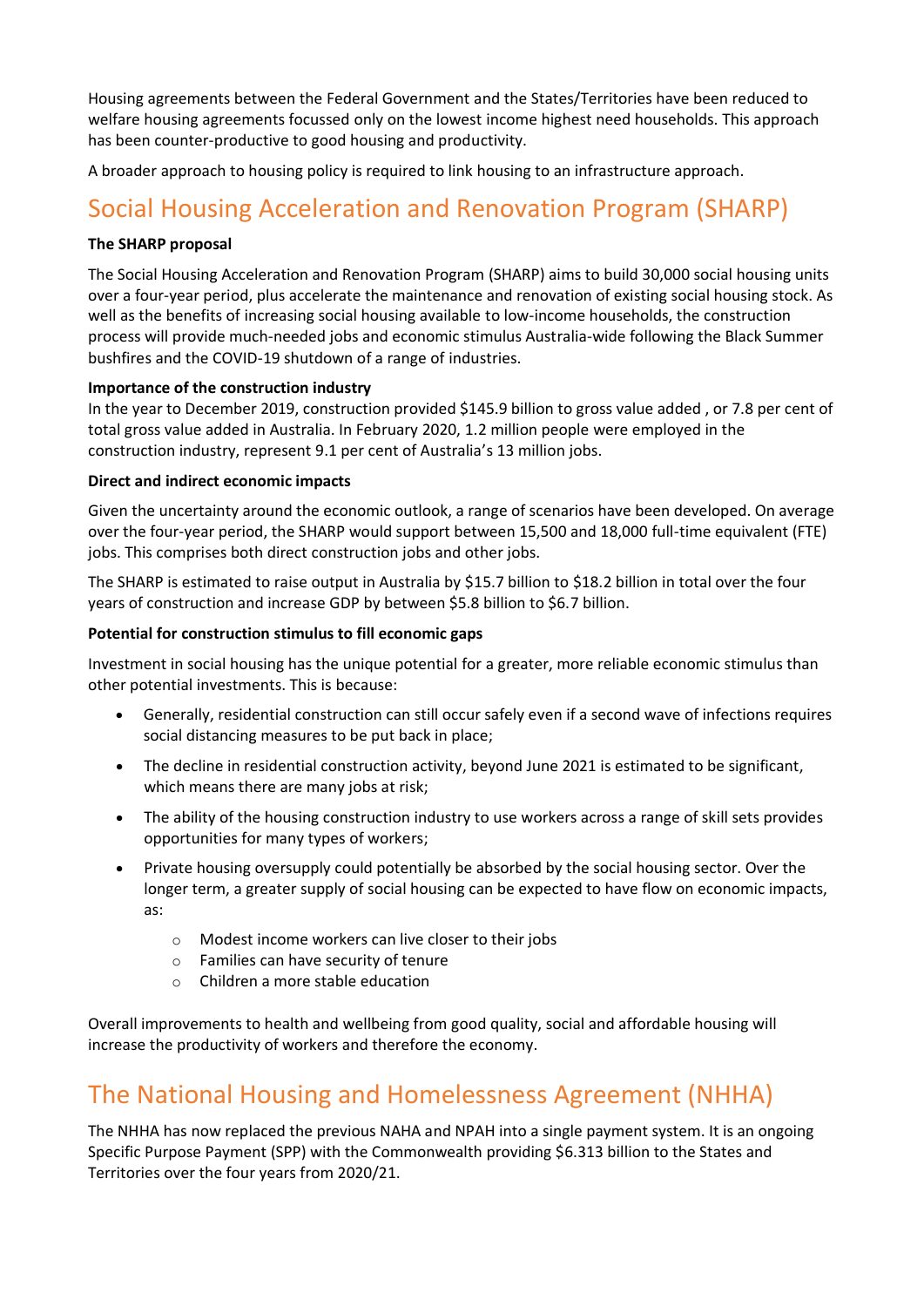The NHHA now makes permanent funding previously unsecured in the NPAH which is welcomed. National Shelter also welcomes the indexation of the NHHA at Wage Cost indexation 1 although believes this level of indexation is still inadequate to meet the rising cost of service delivery. There are 3 additional problems we identify with the NHHA:

- 1. Social Housing as a proportion of total housing
- 2. Transparency and accountability
- 3. Outcomes and measurement
- <span id="page-9-0"></span>4. Equal Remuneration Order

#### **Social housing as a proportion of total housing:**

The total number of social housing dwellings has fallen in 2020, from 429,316 in 2019 to 428,497 in 2020 <sup>19</sup> also the share of social housing as a proportion of all housing is declining. Over the 9-year period to 2019, the proportion of social housing has gradually fallen from 5.1% to 4.7%. In Victoria this is a staggeringly low 2.8%. All levels of government need to commit to increasing spending on social housing and we welcome the new Victorian investment of \$6b over 4 years as game changing for that State.

The NHHA requires both an ongoing maintenance cost (the SPP) plus a long-term housing growth fund dedicated to creating net additional supply. The establishment of a growth fund would also provide the Federal Government with leverage to obtain reforms from States and Territories essential to the development of a housing reform process. The growth fund should be established to ensure reform and the development of an incentive to encourage private sector investment and complement adjustments to tax treatments.

Within the SPP the level of funding for specialist homelessness services is only estimated which risks erosion within the SPP over time. We recommend that the homelessness component be separated or otherwise made discreet with the overall SPP.

#### <span id="page-9-1"></span>**Transparency and Accountability**

The NAHA has been plagued by a lack of transparency and accountability problems with constant accusations from the Federal Government about States and Territories obscuring SPP funding outcomes or utilising the NAHA SPP as a "one-way ATM" that has failed to boost supply<sup>20</sup>.

State budgets have become so obscure that it is impossible to track net increases or decreases in social housing supply or the real cost of providing social housing through State Governments, but stated in the Independent Pricing and Regulatory Tribunal in NSW (IPART) report in the review of rent models for social and affordable housing is, "We estimate that the additional explicit subsidy required to fund the current difference between tenant rent contributions and market rent is \$945m per annum."<sup>21</sup>

The Productivity Commission has reported that the States and Territories contributed \$4.3 billion in  $2019-20^{22}$  to social housing with the Federal Government providing approx. \$1.6b including homelessness contributions.

There is an urgent need to understand the real cost of providing social housing both in terms of construction but ongoing subsidy. If we don't know the true cost of housing it is difficult to garner the support required to build it, the investors to invest in it or the providers to manage it.

<sup>19</sup> https://blogs.unsw.edu.au/cityfutures/blog/2021/01/social-housing-production-continues-to-languish-while-demand-is-soaring/ 20 https://www.theguardian.com/australia-news/2017/apr/10/scott-morrison-says-housing-agreement-a-one-way-atm-that-has-failed-toboost-supply

<sup>21</sup> https://www.ipart.nsw.gov.au/files/sharedassets/website/shared-files/pricing-reviews-section-9-publications-review-of-social-andaffordable-housing-rent-models/final-report-review-of-rent-models-for-social-and-affordable-housing-july-2017-[w172737].pdf 22 https://www.pc.gov.au/research/ongoing/report-on-government-services/2021/housing-and-homelessness/housing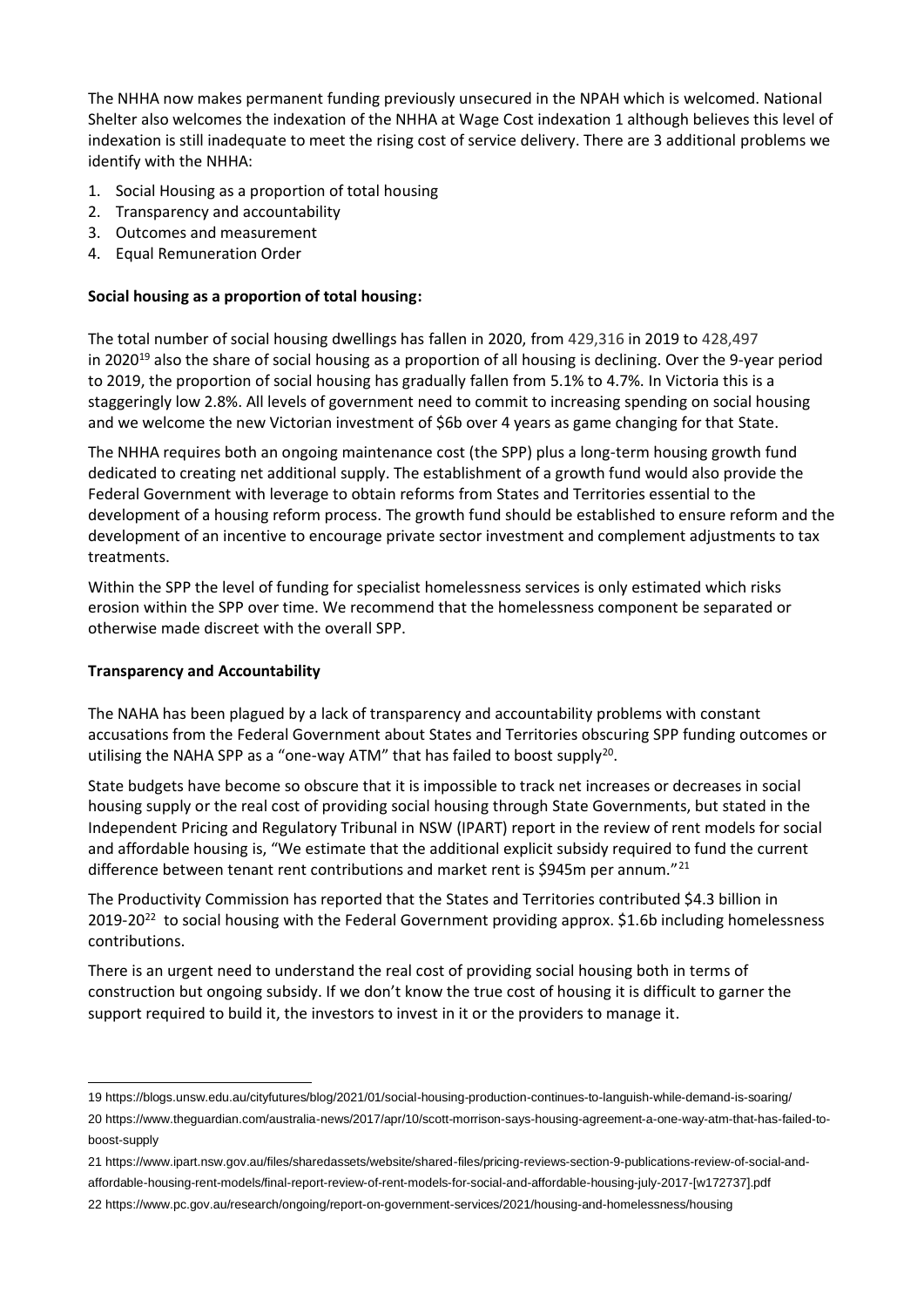#### <span id="page-10-0"></span>**Outcomes and measurement:**

The NAHA/NHHA has also been plagued by a lack of data and an inability to measure outcomes. National Shelter recommends restoring a National Housing Council to pick up the functions of the defunct National Housing Supply Council (NHSC/NHC). The restoration of the NHSC would provide timely data on housing supply especially the critical level of supply affordable and available to low and moderate-income households. A restored NHSC could also be used to establish other critical indicators on need, supply and data on under-occupancy, overcrowding, the private rental market and ownership changes. National Shelter recommends any restored NHSC should have housing consumer interests represented.

# <span id="page-10-1"></span>Tax and Housing

Australia's current tax treatment of housing adds inflationary pressure to the price of housing. Capital gains tax concessions and negative gearing provide much greater benefits to existing owners and people who can afford to invest while leaving people living on low incomes languishing in a tired and expensive rental market. There are no capital gains tax concessions (CGT) on owner-occupied housing, nor any land tax, we have a 50% discount on CGT concessions for those who invest in rental housing, with the ability to deduct losses on rental housing against any income source through negative gearing. These tax settings help to commodify housing instead of promoting housing as a primary place of residence and home rather than an investment.

At the State and Territory level, our governments are understandably interested in maintaining the income from stamp duty on housing transactions but are also vulnerable to decreases in revenue and budgetary fortunes during downturns in property cycles.

Overall, our current taxation measures detract from revenue which could be more purposefully applied to attracting at scale private investment into affordable and social housing managed by a vibrant and purposeful set of community housing providers (CHPs) and/or State and Territory housing authorities to alleviate housing stress and poverty. Tax reform and the additional revenue it may generate<sup>23</sup>, if partially re-directed, is a vital negotiating point in the future of funding agreements between the Federal Government and the States and Territories. We promote five reforms as follows:

- **Remove the exemption on CGT for homeowners<sup>24</sup>;**
- **Reduce the CGT discount for individuals and trusts to 25 percent;**
- Limit negative gearing and quarantine passive investment losses so they can only be written off **against other investment income;**
- **Encourage and provide incentives to State and Territory Governments to exchange stamp duties for a disaggregated land tax over twenty years; and**
- **Encourage and provide incentives to State and Territory Governments to introduce vacancy taxes on residential housing that is untenanted or unoccupied for a period of greater than 6 consecutive months, returning any savings of revenue to an affordable housing fund.**

One half of the savings generated from these measures, estimated be worth \$5.3 billion per year<sup>25</sup>, would generate \$2.65 billion per year for the Federal Government to fund incentives for institutional scale

<sup>23</sup> 1 Nearly \$80b total tax is foregone annually in CGT exemptions for principal residence, CGT discounts to investors and negative gearing deductions https://static.treasury.gov.au/uploads/sites/1/2018/01/2017-TES.pdf and https://grattan.edu.au/wpcontent/uploads/2018/03/901-Housing-affordability.pdf

<sup>24</sup> Removing the exemption of CGT for home owners may need an accompanying threshold and mechanism to defer payment to be taken from an estate on death

<sup>25</sup> https://grattan.edu.au/wp-content/uploads/2016/04/872-Hot-Property.pdf (Grattan Phase in a 25 per cent discount over five years through reducing the value of the CGT discount by 5 percentage points each year.)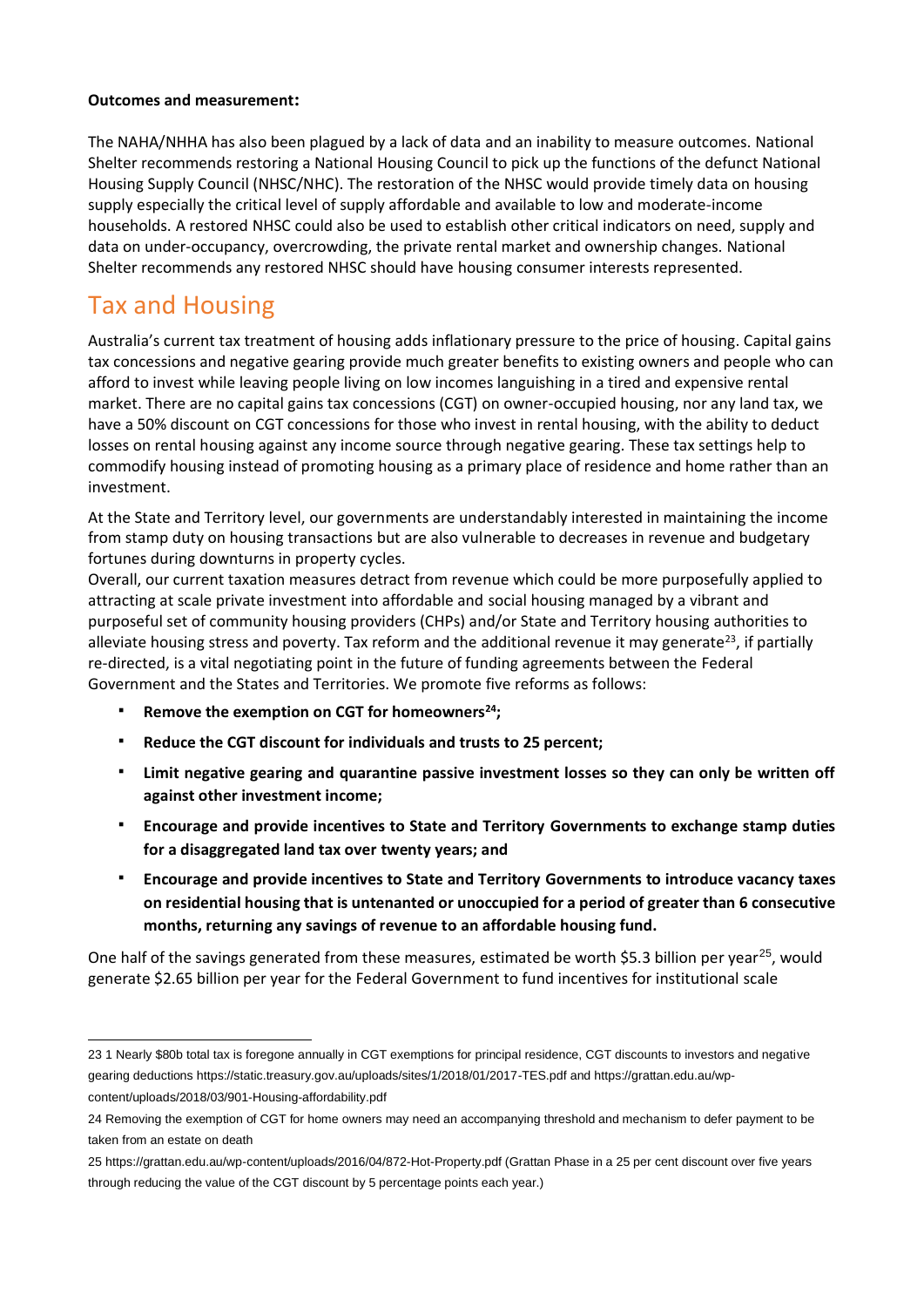investment in affordable and social housing, and with dollar for dollar matching from State and Territory Governments, would amount to a significant increase in funding for affordable housing.

#### <span id="page-11-0"></span>**Vacancy Taxes**

National Shelter welcomed the initiative in the 2017 budget to charge foreign investors purchasing investment properties but leaving them vacant. While the revenue generated from this measure is expected to be modest (\$20m over the forward estimates) it sends an important market signal.

National Shelter recommends the revenue gained from this initiative should be directed into a fund controlled by the NHFIC to support the development of affordable housing.

#### <span id="page-11-1"></span>**Foreign Resident Capital Gains tax**

The Government will also bolster the foreign resident capital gains tax withholding regime by increasing the withholding rate from 10 per cent to 12.5 per cent, as well as increasing the number of foreign residents caught by the regime by reducing the threshold from \$2 million to \$750,000. These changes applied from 1 July 2017 and reduce the risk that foreign residents avoid paying a capital gains tax liability they owe in Australia.

These changes to improve the integrity of capital gains tax rules for foreign investors are estimated to have a gain to revenue of \$600 million over the forward estimates.

National Shelter welcomes these changes and recommends the revenue raised should be directed to a capital fund to boost social and affordable housing supply.

## <span id="page-11-2"></span>Commonwealth Rent Assistance

Commonwealth Rent Assistance (CRA) provides assistance to low-income renters in private rentals and community housing and prevents even more widespread housing stress and housing affordability issues, among this group. However, CRA has not kept pace with increasing rents and household costs.

The Harmer Pension Review found that because the rate of CRA is indexed to overall inflation, not to increases in rents, pensioners are on average \$9 to \$10 per week worse off over the period from 2000 to 2009 (Commonwealth of Australia, 2009). In addition, many low-income households are not eligible for CRA because it is only available to people on income support payments.

The Grattan Institute has argued for an increase in CRA of 40% as the most effective means of decreasing poverty among retirees. National Shelter believes more holistic approaches are required to boost social and affordable housing as well as providing private market assistance are required<sup>26</sup>.

ACOSS is calling for an increase to CRA of 50% to more adequately subsidise private rental costs for lowincome tenants. For a single person without children, this increase would see CRA rise from \$70 to \$105 per week (costing approximately \$1,850 million).

New research from AHURI argues that CRA requires more substantial reform. Ong, Pawson and colleagues argue that CRA is poorly targeted, is only available to income support recipients, has been eroded over time, is regionally invariant and isn't available to over 240,000 low-income private renting households<sup>27</sup> so requires more substantial reform than simply raising either the overall rate or the maximum rate.

Ong et al acknowledge that a 30% lift in the maximum rate of CRA by 30% would improve affordability outcomes for 623,800 recipients but argue improving targeting would cut the population of low-income private renter income units in housing stress by 371,200 or 44 per cent. At the same time, it would generate an annual cost saving of \$1.2 billion.

<sup>26</sup> http://shelter.org.au/site/wp-content/uploads/National-Shelter-9-Priorities.pdf

<sup>27</sup> https://www.ahuri.edu.au/\_\_data/assets/pdf\_file/0020/65423/Executive-Summary-FR342-Demand-side-assistance-in-Australiasrental-housing-market-exploring-reform-option.pdf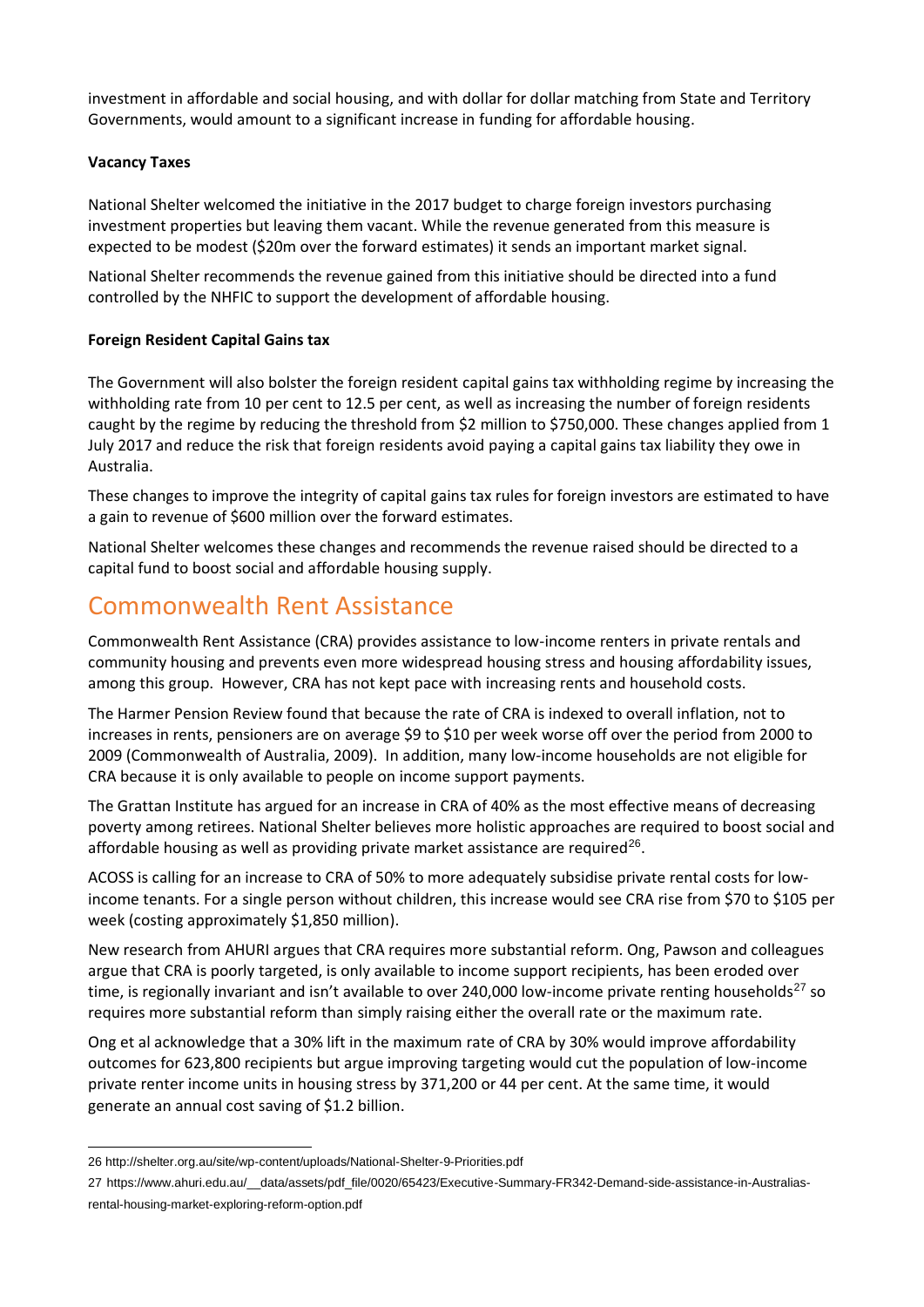Any saving must be repurposed to building social and affordable housing supply or further extending eligibility for CRA, but for National Shelter would provide the annual growth fund for social and affordable housing we have long advocated.

The AHURI report authors also note that de-coupling CRA from income support arrangements may create some Constitutional and potentially jurisdictional issues which means that a fuller government review of CRA should be established to work through reforms and resolve any implementation issues prior to proceeding.

Various other issues in the existing CRA arrangements also require examining to improve the operation of rent assistance over time including students whose income is too low to qualify, variations between rental markets while CRA is a fixed payment, the eligibility between different forms of social housing where public housing tenants are ineligible while community housing tenants are eligible. Other issues also in need of addressing are the level of indexation, the problem of CRA contributing to rental inflation in identified markets and if CRA would be better paid within social security entitlements or remain as a supplementary payment.

During 2020 the government introduced the supplementary Jobseeker payment which is now in the process of being withdrawn. Had Jobseeker been continued at it's full original rate it may have reduced the need to increase CRA but as it is now being withdrawn hundreds of thousands of low income renters are again experiencing severe rental stress.

- National Shelter recommends the Federal Government undertake an inquiry to examine the best way to reform CRA considering all these issues but in the meantime:
- National Shelter recommends that the Federal Government increase the maximum rate of Commonwealth Rent Assistance by 50%, that this amount be indexed to the rental component of CPI from 2021 onwards, and that eligibility be extended to all people who meet income test requirements, irrespective of their source of income (cost \$1.85b in 2021-22).

The provision of rent assistance will not in itself promote adequate supply, although it does provide an important subsidy to community housing organisations which in certain conditions can make the difference between viability and non-viability of social housing projects.

The recommendations here need to be seen alongside recommendations about changing private rental investment, and more specifically about rent and subsidy arrangements in social housing. Rent assistance provides an important component in the financial viability of community housing providers and any changes to CRA will need to be evaluated for their impact on this sector.

# Affordable Housing Infrastructure Booster

The National Rental Affordability Scheme (NRAS) is being wound down after a successful run providing over 36,000 new affordable housing dwellings. NRAS established an appetite for investment in affordable rental housing but needed adjustments to its administration and operation to continue as an effective scheme enjoying multi-party political support. The need for a program to continue to develop affordable rental housing is more critical than ever. The Community Housing Industry Association (CHIA) has developed a new approach to supporting the development of affordable rental housing within the parameters of an infrastructure approach.

<span id="page-12-0"></span>As described by CHIA, "The Affordable Housing Infrastructure Booster (AHIB) aims to generate dwellings to be let at least 20% below local market rents for 20 years, targeted to low and moderate-income households. The AHIB mechanism lets the desired housing outcomes and locations determine the financial boost that is provided so as to enable affordability, rather than the financial boost conditioning the type of housing and locations that can be provided. AHIB is responsive to variation in construction cost, land cost and local rent levels.

Like some international initiatives, AHIB involves a tax credit that CHPs can use to raise capital investors. This capital injection can help fund construction and thus reduces the borrowing requirement and debt servicing costs for an affordable housing project. The AHIB could also work well alongside a housing capital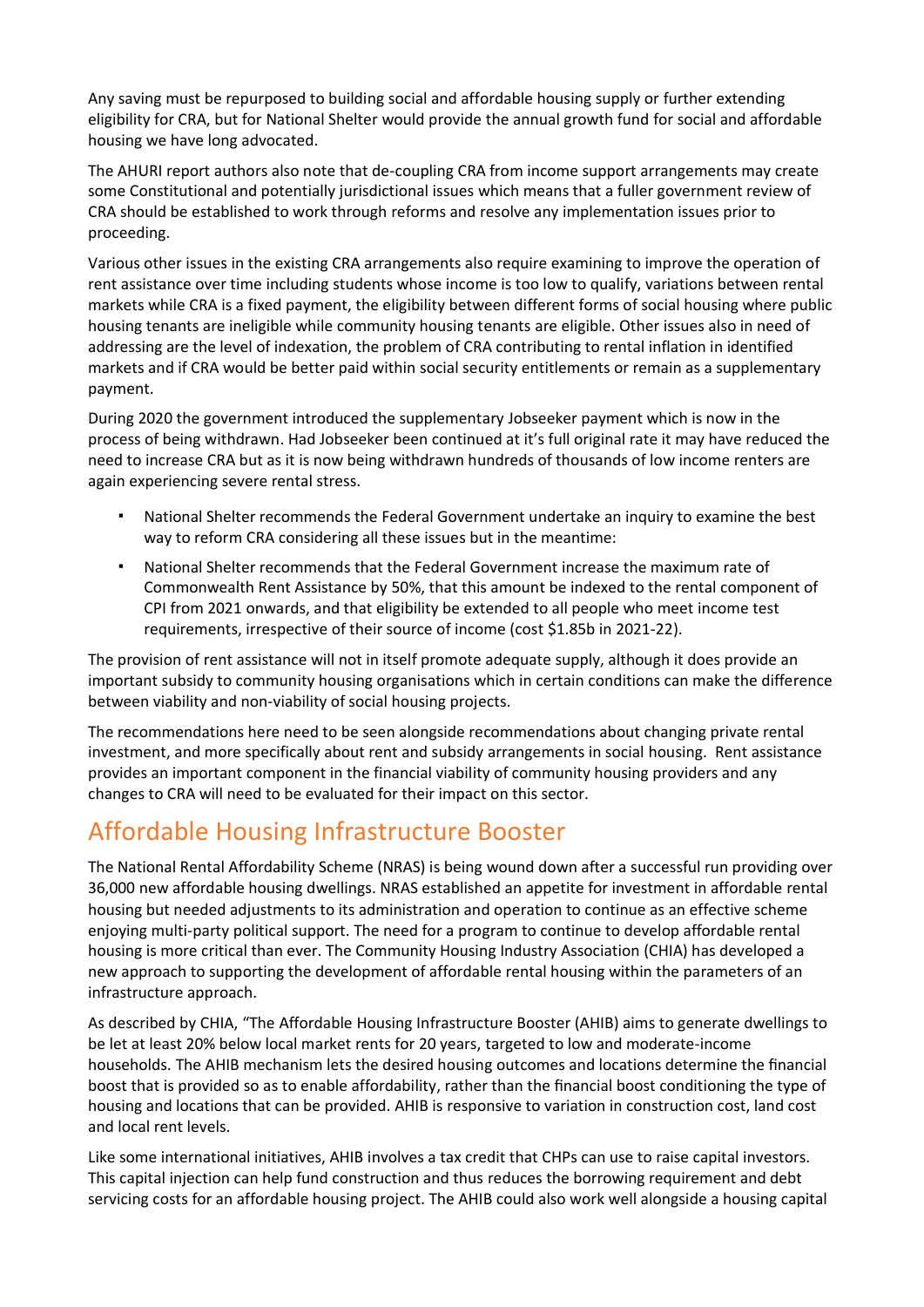aggregation vehicle which could provide a pathway for pooling funding to secure interest from larger institutional investors

The modelling that underpins the proposal demonstrates a much higher-level housing that can be retained, or re-invested, beyond the initial 20-year affordability period. AHIB is thus a vehicle for a long-term strategy to provide an infrastructure of affordable housing in Australian cities and neighbourhoods.

Unlike NRAS and some comparable international programs, AHIB does not operate with a priori determined annual levels of support or project level subsidies. Instead, registered providers tender for the boost required to service borrowing costs at prudential standards and to meet acceptable rates of investor returns. Registered providers can thus start by considering what type of housing is required where and then bid for tax credits to enhance the financial viability of the project.

The AHIB is designed to attract other 'contributions' such as State, Territory and Local Government coinvestment; planning concessions and via cross subsidisation from market sale or rental housing."

Whilst this approach is similar to NRAS it differs in key areas. National Shelter supports the development of the AHIB and asks that the 2021-22 budget should allocate resources to establish the AHIB.

The AHIB would be developed slowly to provide 3,000 incentives in 2022-23, 5,000 in 2023-24 lifting to 10,000 in 2024-25

Establish an Affordable Housing Infrastructure Booster to provide an incentive to attract scale institutional investment in affordable rental housing.

# Specialist Homelessness Funding

National Shelter has welcomed the inclusion of the National Partnership Agreement on Homelessness within the NHHA. There are still risks involved within the funding arrangement and inconsistencies we highlight:

- Homelessness funding should be identified as a discrete component in the NHHA.
- Both social housing and Specialist Homelessness Services could be vulnerable to a change in the mix or makeup of State and Territory allocations.
- The Northern Territory experiences a level of homelessness beyond the funding it receives to provide appropriate service responses.

National Shelter recommends that all funding for homelessness service provision be identifiable and States/Territories specify their contribution to funding SHS provision.

National Shelter generally promotes the national perspective but believes a special case needs to be made for the Northern Territory.

National Shelter acknowledges the positive role played by the National Partnership Agreement on Remote Housing and its predecessor the National Partnership Agreement on Remote Indigenous Housing and the new commitment to more remote housing in the Northern Territory by the Federal and Territory Governments, these will help.

The Northern Territory experiences more than 10 times the national level of homelessness at 5.6% of its population compared to 0.47% nationally<sup>28</sup>. The Territory receives a much lower proportion of the NHHA given its much lower population but is underfunded in its means to appropriately respond to its high level of homelessness. While funding for social housing and homelessness are contained in the NHHA allocations making it a state jurisdictional matter to apply funding, the entire Territory allocation for NHHA of \$18.9m<sup>29</sup> (1.3% of national funding) is insufficient to meet the service requirements for a homeless population of 13,721.

<sup>28</sup> OECD Affordable Housing Database, HC3.1 Homeless Population, last updated 24/7/17

<sup>29</sup> https://ntshelter.org.au/wp-content/uploads/2019/05/2019-National-Housing-and-Homelessness-Forum.pdf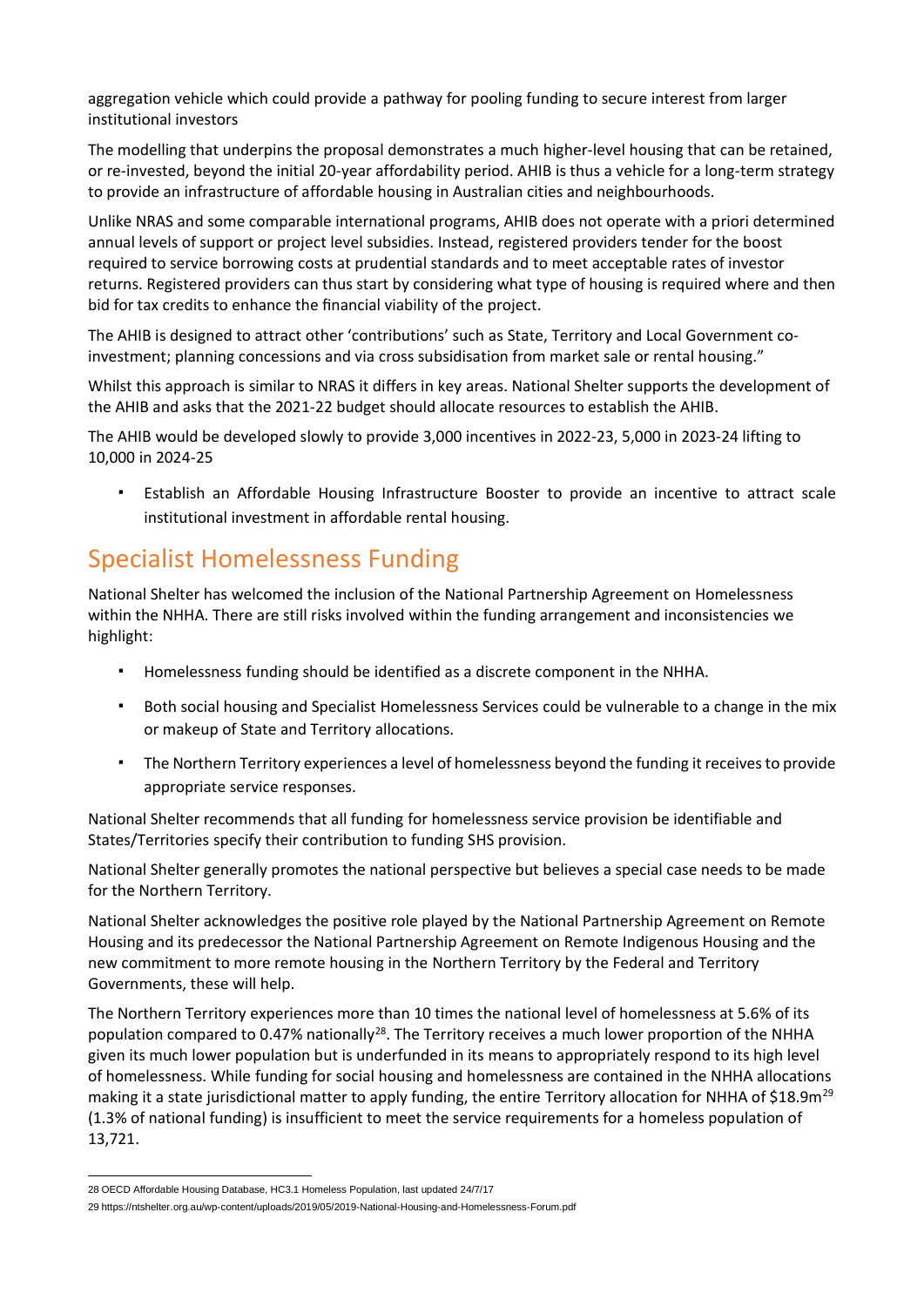• National Shelter recommends providing additional funding to the NT (above the current NHHA funding and not as a reallocation from other jurisdictions) for specialist homelessness services (SHS) of \$100m per annum for the next 10 years. Cost in 2021 \$100m. SHS services should provide both support services and social and affordable housing especially in remote areas of the NT.

# <span id="page-14-0"></span>Aboriginal and Torres Strait Islander Housing

Aboriginal and Torres Strait Islander peoples continue to experience the highest levels of housing stress, homelessness and overcrowding in Australia.

The Report on Government Services 2019, the Productivity Commission reveals that, despite some improvements, nearly 30% of Aboriginal and Torres Strait Islander public housing tenants live in accommodation that does not meet basic acceptable standards (defined as having working facilities for washing people, washing clothes, storing/preparing food, and sewerage, and no more than two major structural problems)<sup>30</sup>.

It is difficult to engage in school/work/community when you don't have access to basic living standards. Investing in adequate housing contributes to better social, education and health outcomes, and conversely an absence of adequate accommodation or severely overcrowded accommodation undermines other government efforts aimed at closing the gap.

Despite funding provided through the National Partnership Agreement on Remote Indigenous Housing (NPARIH), significant housing disadvantage remains for Aboriginal andTorres Strait Islander peoples in remote areas.

National Shelter urges a continuation of funding to lift the levels of housing disadvantage in remote communities.

Over 75% of Aboriginal and Torres Strait Islander households live in urban and regional areas, rather than remote settings and continue to suffer discrimination in rental markets across Australia. Reforms to the community housing sector through the NAHA and the introduction of a national regulatory scheme for community housing (NRSCH), have been poorly applied to Indigenous Community Housing Organisations (ICHOs).

ICHOs have been subject to a process of transferring out of the Federal jurisdiction and into State/Territory jurisdictions with varied success. This situation has left many ICHOs, particularly in Queensland, outside the system without access to desperately needed maintenance funding because of a failure to register as providers for many. ICHOs in many cases own land and housing but are now unable to utilise the potential benefits of being registered as providers which is wasting a base to grow housing specifically targeted at Aboriginal and Torres Strait Islander households.

The Federal Government has also now passed legislation allowing previous caveats over ICHO properties with a Commonwealth interest to be lifted which represents a breakthrough in the ability to negotiate with ICHOs to bring them into community housing registration.

In an as yet unpublished report, "Reimagining Indigenous Housing, Health and Wealth: The necessary ecological response to unlock the potential in the Indigenous Estate" (developed by authors Professor Kerry Arabena and Shane Hamilton, commissioned by Shelter WA and funded by the Department of Health and Ageing) the authors propose a long-term vison to rewrite the means by which Aboriginal and Torres Strait Islander peoples; housing is produced and managed building on the national Indigenous Estate, moving away from a welfare dependency model to a wealth producing ecological model of housing production.

It is argued in the report that there is a need to establish a National Indigenous Housing Pool to help manage the disparate "Indigenous Housing Estate" using A National Indigenous Housing, Health and Wealth Authority that connects the Indigenous Estate to the Indigenous Housing Pool.

<sup>30</sup> Productivity Commission ROGS 2019 table 18A.39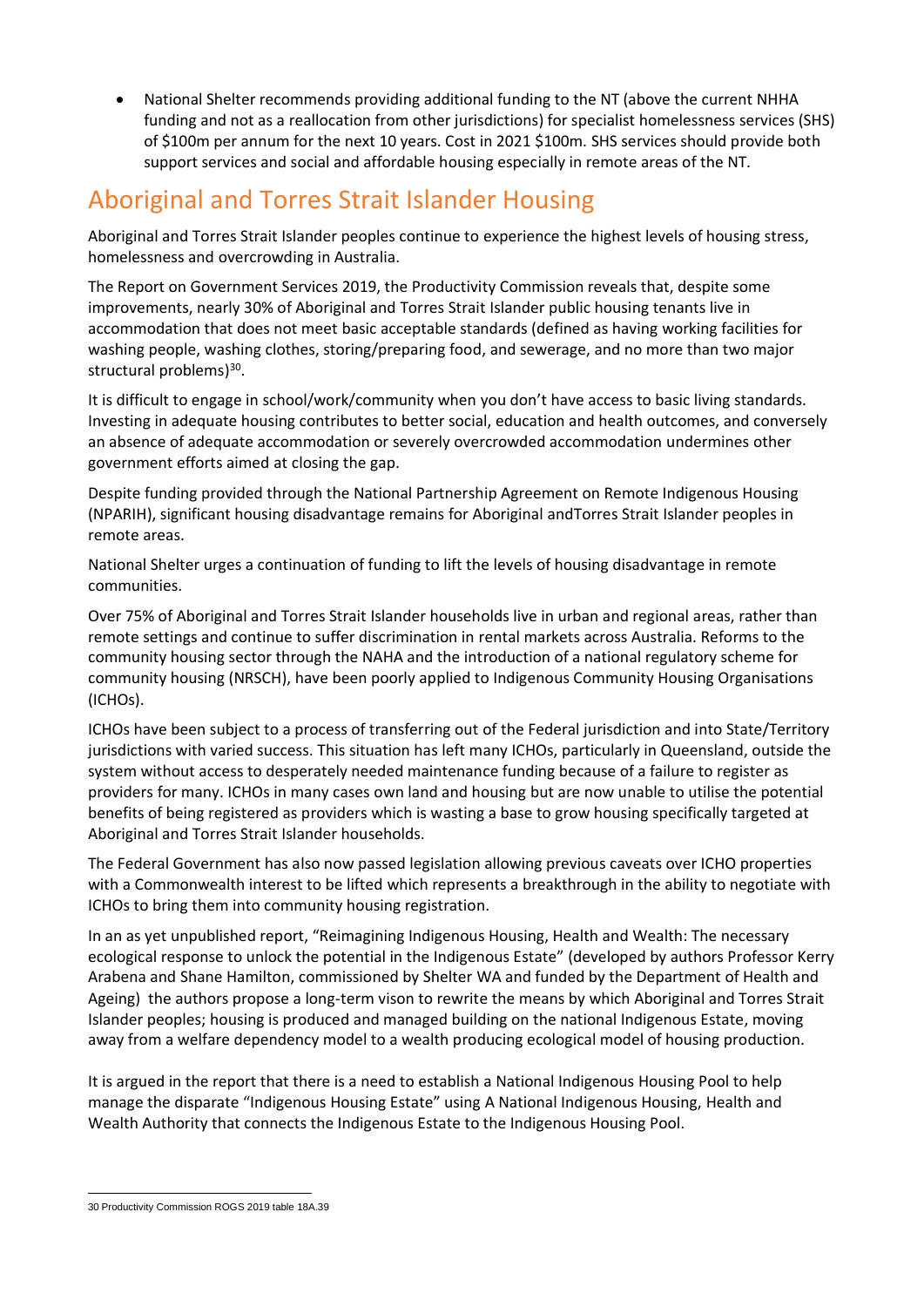Working with the now established National Aboriginal and Torres Strait Islander Housing Association (NATSIHA) as members of the governance committee overseeing the report's production National Shelter is also developing the advocacy strategy and practical policy steps which will be required to implement the vision. Within this process and prior to the report's formal release we have identified a number of steps appropriate for consideration within this budget submission. They include:

- That the Federal Government fund a national capacity development and engagement process to allow Aboriginal and Torres Strait Islander peoples and organisations to fully consider and develop the concept of a National Indigenous Housing Pool (Cost in 2021-22 \$3m).
- That the Federal Government provide funding for NATSIHA (in cooperation with other peaks) to engage with Indigenous Community Housing Organisations to encourage and explore their inclusion and development as registered Housing Organisations within the ambit of the National Regulatory System for Community Housing (Cost in 2021-22 \$2m)
- National Shelter supports the re-establishment of a National First People's Housing Program building on the success of NPARIH and the National Remote Housing Agreement that followed for both remote and urban/regional areas to expand the level of housing for Aboriginal and Torres Strait Islander peoples to be matched by participating state and territory governments. (Cost in 2021 \$1b and \$4b over the period of forward estimates)

## Income support

The coronavirus supplement was a welcome increase to income support arrangements during 2020. National Shelter believes that income support payments should be permanently lifted to include the full coronavirus supplement and establish a new standard minimum income floor for income support payments in Australia.

ACOSS has developed a highly regarded rationale for lifting the base rates of all income support payments to provide a minimum income level to lift recipients out of poverty. National Shelter supports a permanent increase to Jobseeker payments to:

- Set a minimum income floor across the working age payments system set at the current pension rate (including the Pension Supplement). This is currently \$472 per week for a single person.
- Increase base rates of allowances to this income floor. This would require an increase of \$185pw to the single maximum rate of JobSeeker payment and \$235 per week for single, maximum rate of Youth Allowance. This measure would simplify the income support system, while securing fairness. (Note: These increases would apply to all allowance payments, including Austudy and Abstudy).

National Shelter also supports the ACOSS case that:

In addition to increases remaining in place, depending on circumstances of need, people would also receive one or more of the following supplements:

- Housing Supplement: Increase the maximum rate of Commonwealth Rent Assistance by 50% from \$70 to \$105 per week for a single person without children to more adequately subsidise private rental costs for low-income tenants<sup>31</sup>.
- Disability and Illness Supplement: Introduce a Cost of Disability and Illness Supplement that recognises the additional costs faced by people with disability. This Supplement should be at least \$50 per week2. This is in addition to ACOSS's long-standing call for broader access to the Disability Support Pension to avoid people with disability ending up on JobSeeker Payment.
- Single Parenting Supplement: Introduce a Single Parent Supplement that recognises the added costs of single parenthood. The Single Parent Supplement should be at least \$200 per week (and must reflect number and age of children). This could be paid via Family Tax Benefit Part B.

<sup>31</sup> Noting the case made for CRA reform at a more substantial level above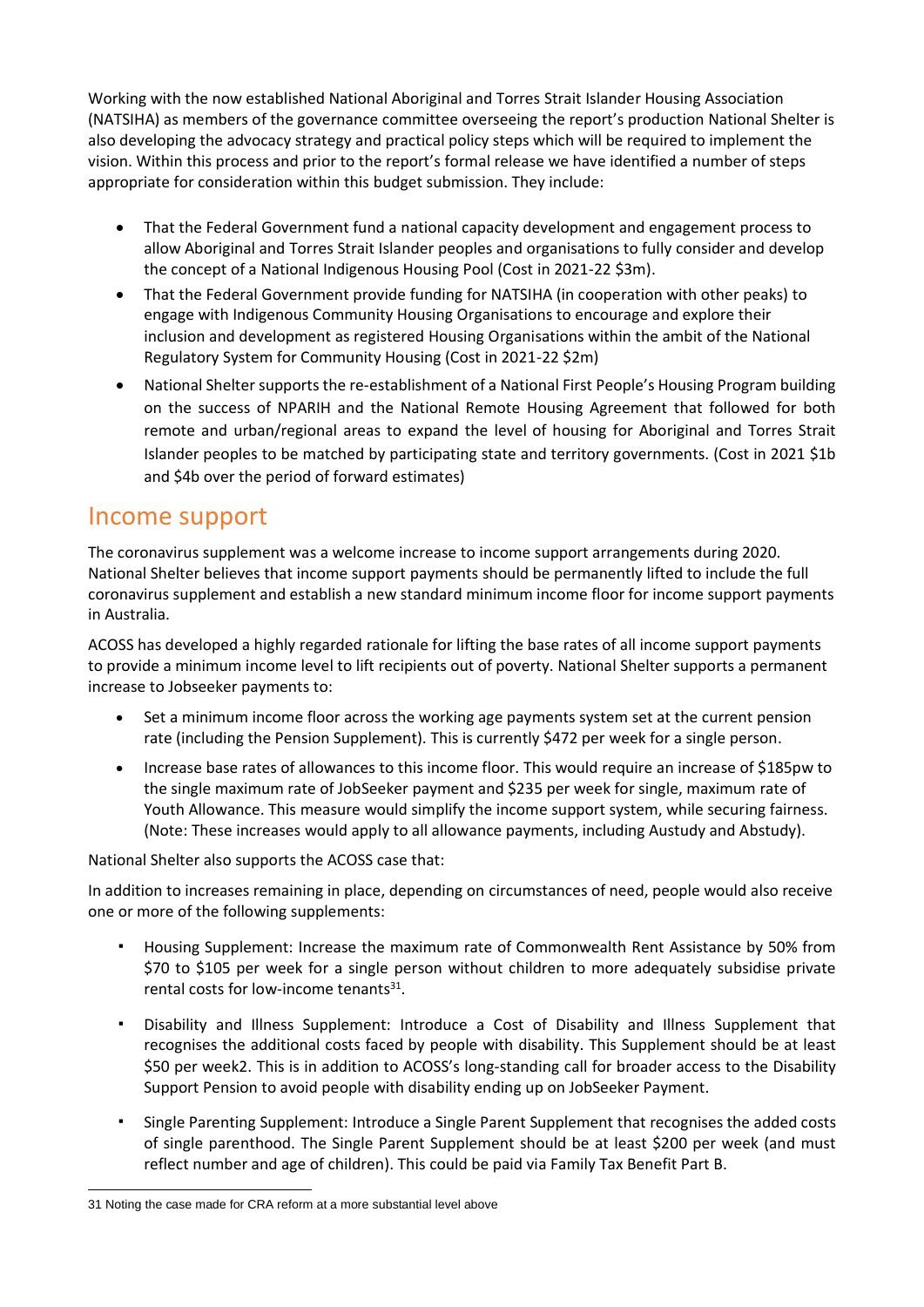- Roll together universal payments like the Energy Supplement into base rates of income support to simplify the system, recognising that they are intended to assist with basic household expenses.
- Index income support payments twice per year to wages as well as prices.
- Income support payments must not be subject to mandatory cashless debit or income management.
- Ensure all parents receiving income support payments are eligible for childcare subsidies (including additional, transition to work subsidies).
- Establish an independent mechanism to advise on income support payment settings .
- Establish a Social Security Commission to guide the parliament on income support payment adequacy and other settings over time.

## <span id="page-16-0"></span>Recommendations:

- 1. Invest in the Social Housing Acceleration and Renovation Program SHARP Cost \$7.2b over 4 years \$1.4b in 2021/2232
- 2. Establish a long-term Affordable Housing Growth Fund: An Affordable Housing Growth Fund should be established with a commitment of \$1 billion in the first year, growing to \$15 billion over 15 years. This funding should be explicitly for expanding the stock of affordable housing and, over time, could be directed towards direct capital funding and investment in incentives for institutional investors to deliver net new additional supply at scale. Program guidelines should enable housing providers to draw on a range of affordable housing programs to deliver maximum affordability and provide mixed tenure developments. Given the design of a financing mechanism will take some time, funding in the first year should be delivered through a revived Social Housing Initiative National Partnership Payment to the states and territories for capital funding of social housing. Cost: \$1000 million in 2021-22
- 3. Establish a two-tiered payment system within NHHA with an operational cost paid per dwelling or relative to homelessness levels and a growth fund paid on a per capita basis. Cost: Nil
- 4. Establish an Affordable Housing Infrastructure Booster: A National Rental Affordability Incentive program should be reinstated after redevelopment to provide an incentive to leverage private and institutional finance into the delivery of affordable housing. The new incentive would be designed to encourage scale investment in scale affordable housing as an incentive to complement other funding sources to deliver mixed tenure developments using the community housing sector and private developers in concert. Cost of establishment \$20m in 2021-2022. Across the forward estimates \$60m 2022-23, \$100m 2023-24, \$200m 2024-25
- 5. National Shelter recommends the Federal Government undertake an inquiry to examine the best way to reform CRA considering all these issues but in the meantime:
- 6. National Shelter recommends that the Australian Government increase the maximum rate of Commonwealth Rent Assistance by 50%, that this amount be indexed to the rental component of CPI from 2021 onwards, and that eligibility be extended to all people who meet income test requirements, irrespective of their source of income. (Cost \$1.85b in 2021-22)
- 7. That the Commonwealth fund a national capacity development and engagement process to allow Aboriginal and Torres Strait Islander Peoples and organisations to fully consider and develop the concept of a National Indigenous Housing Pool (Cost in 2021-22 \$3m)
- 8. That the Commonwealth provide funding for NATSIHA (in cooperation with other peaks) to engage with Indigenous Community Housing Organisations to encourage and explore their inclusion and

<sup>32</sup> https://www.communityhousing.com.au/wp-content/uploads/2020/06/20200197-SHARP-Final-ReportSGS.pdf?x90215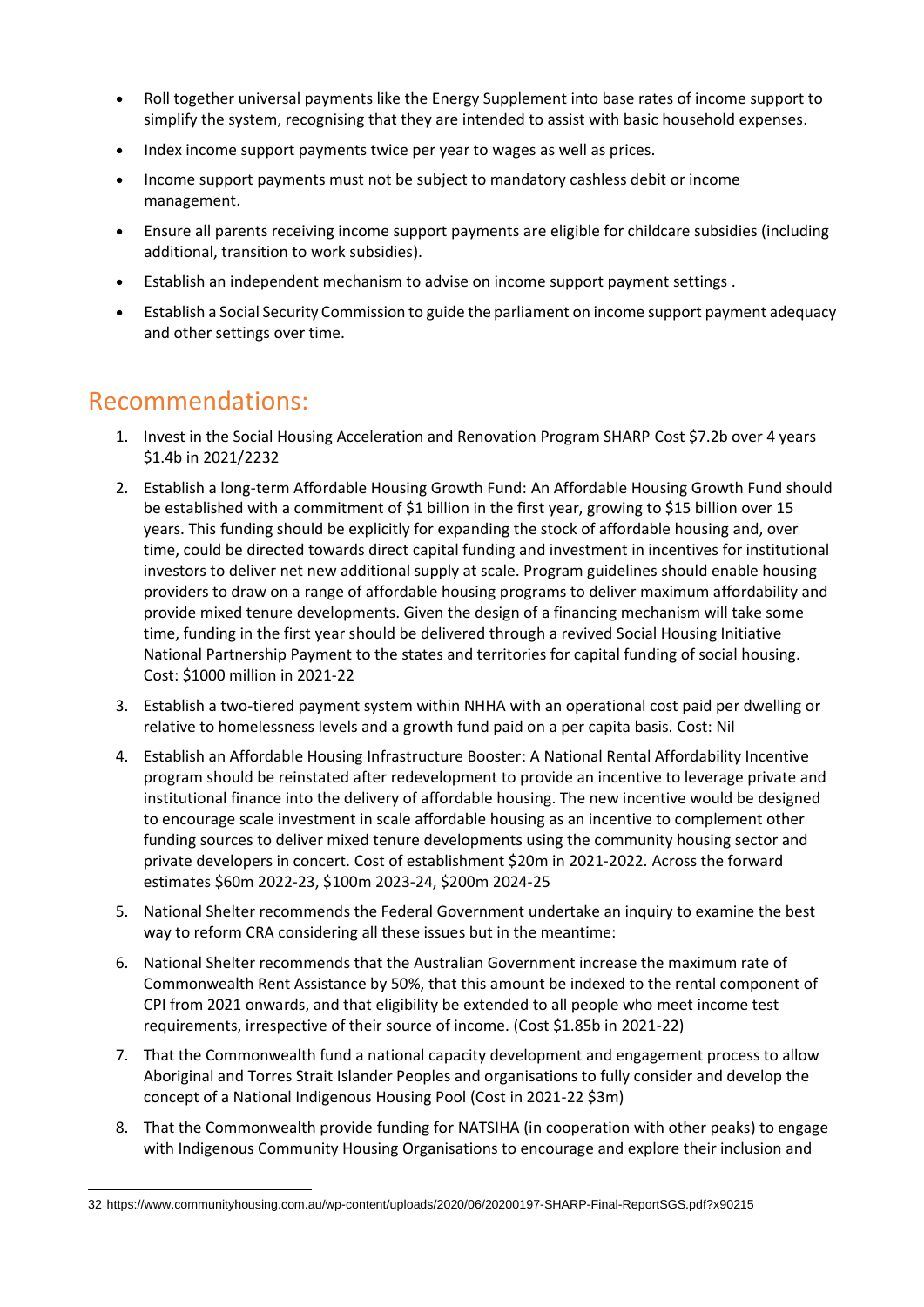development as registered Housing Organisations within the ambit of the National Regulatory System for Community Housing (Cost in 2021-22 \$2m) In addition:

- 9. National Shelter supports the re-establishment of a National First People's Housing Program building on the success of NPARIH and the National Remote Housing Agreement that followed for both remote and urban/regional areas to expand the level of housing for First Peoples to be matched by participating state and territory governments. (Cost in 2021 \$1b and \$4b over the period of forward estimates)
- 10. That the Commonwealth provide additional funding to the NT (above the current NHHA funding and not as a reallocation from other jurisdictions) for specialist homelessness services of \$100m per annum for the next 10 years indexed at CPI. Cost \$100m in 2021-22
- 11. Deductions for expenses for investments in assets such as property and shares should be limited and the existing tax concessions for residential property investment replaced by a new rental housing investment incentive.
- 12. Income tax deductions for expenses (such as interest payments on debt) relating to passive investments in such assets yielding capital gains (such as housing, shares and collectables) should be limited to income received from those assets, including capital gains realised on subsequent sale. This should apply to all new investments of this type entered into after 1 January 2017.
- 13. Part of the revenue saved from this measure should be used to introduce a two-tier rental housing investment incentive paid as an annual tax offset for a fixed period (such as 15 years) in respect of new dwellings or improvements for residential rental purposes, below a fixed construction cost. A higher rate would apply to dwellings defined as 'affordable rental housing', as part of a wider package of incentives to support investment in affordable housing.

Additionally we also recommend the government prioritise the following to complement these budget adjustments:

- Consolidate the Ministers for Housing, Community Housing and Homelessness as a Minister for  $\mathbf{R}^{\mathrm{max}}$ Housing within an Urban and Regional Development or Infrastructure portfolio;
- $\blacksquare$ Utilise Commonwealth funding (NHHA) and a growth fund and/or other incentives to improve transparency and accountability between the Commonwealth and States and to encourage State level reform to planning, changing from stamp duty to land tax and to make more well-located land available for affordable housing;
- The Commonwealth should negotiate with states to identify a specified proportion of NHHA funding/growth funding or both be dedicated to ICHOs to enable a growth strategy to be developed for Indigenous Community Housing;

National Shelter recommends that all funding for homelessness service provision be identifiable and states specify their contribution to funding SHS provision;

- $\mathbf{H}^{\text{max}}$ Continue to reform the provision of affordable housing including social housing via transfers of state housing supply to the NFP sector with commitments to title transfer at negotiated levels, with at least one third transferred to the NFP sector;
- Negotiate to re-establish funding for housing and homelessness peak bodies to provide advice to  $\mathbf{u}$ governments on housing and homelessness issues, policy and programs and to advocate publicly for improved housing and homelessness responses.

# <span id="page-17-0"></span>References

ABS.(2016).*http://www.censusdata.abs.gov.au/census\_services/getproduct/census/2016/quickstat/036*

Australian Taxation Office. (2010). *Australia's Future Tax System: Report to the Treasurer.* Canberra: Australian Taxation Office.